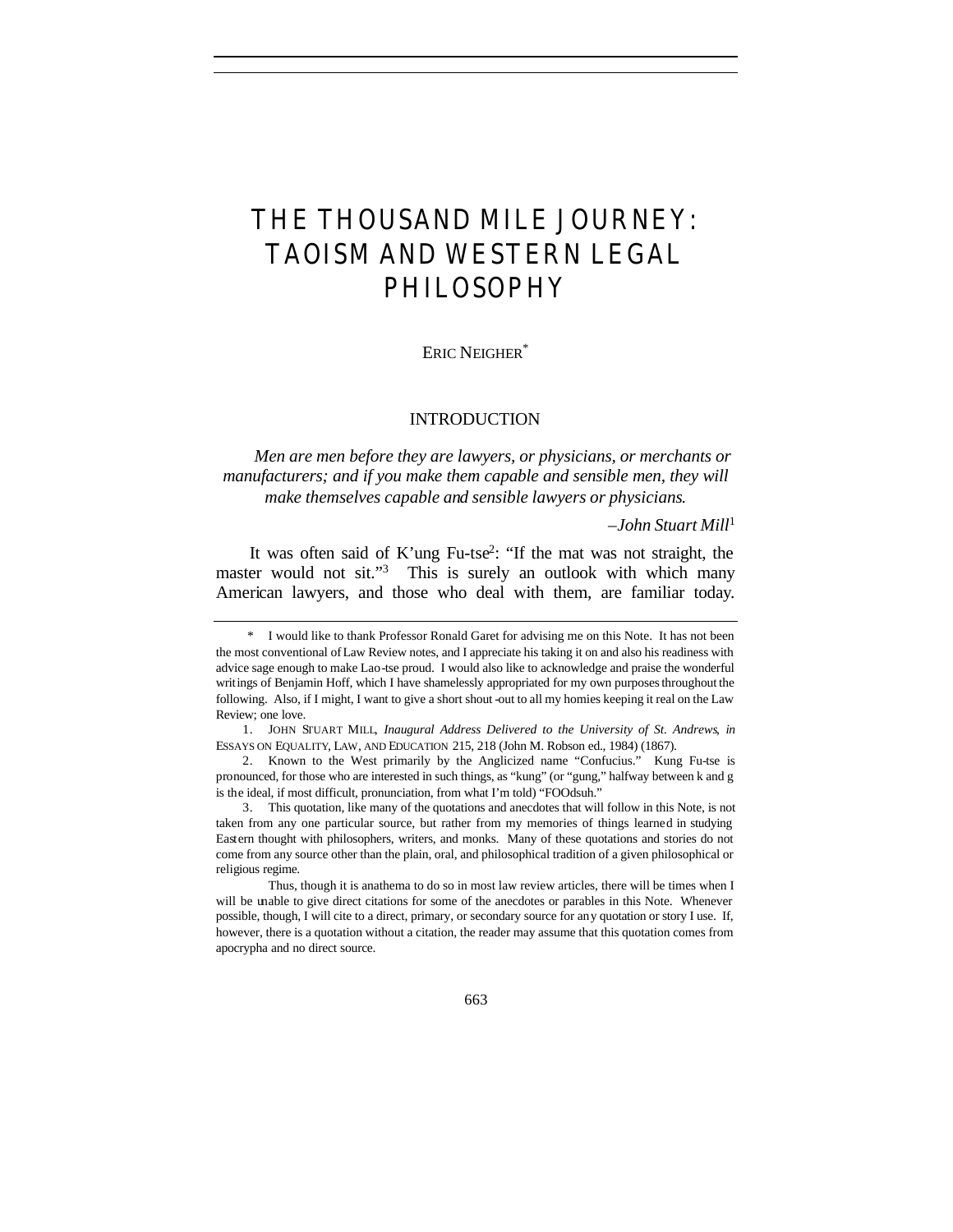Though there is, of course, something to be said for keeping the mat straight, especially in an area as specific and particular as the law, the refusal to sit because of minor discrepancies can lead to tired legs and a bad temper. In the legal context, this means that certain "mat-straightening" practices can lead to inefficient procedure, incomprehensible or purposeless laws, and, at worst, miscarriages of justice.

The American legal system, descended as it is from Hebraic, Roman, and British law, is, in spite of the genius of its framers, at times hopelessly mired in the muck of mat-straightening when it should be concerned with simply sitting and getting down to the business of justice. This is due not so much to flaws in the basic structure of the law, but to the immense overcomplexity that is largely (though certainly not solely) a phenomenon of the modern era. These days, it seems that the simple purpose of the law has been completely obscured by the practice of it. Fortunately, though much of Western legal scholarship has ignored or simply not recognized this trend toward unnecessary complexity, in the East, particularly in China, political and social philosophers have been dealing with this exact kind of excessive insistence on convolution and bureaucracy for thousands of years. They know it as Confucianism. <sup>4</sup>

Though the United States is not "Confucian" in the sense of a strictly Chinese interpretation of the term, insofar as the legal practice and ethics in this country defer to procedural red tape when they should be examining the underlying issues, our legal system can rightly be placed under the aegis of K'ung Fu-tse's methodology. In other words, there is a great deal of room for improvement in the form of simplification and streamlining within the American legal system and its ancillaries.

It is the intention of this Note to provide the reader with suggestions for ways in which Eastern thought, specifically the thought of Lao-tse and the Taoists, can be brought to bear on some of the problems at issue in American law. This Note will not provide a comprehensive study of the ways in which American law practice is inefficient, nor the ways in which Eastern philosophies can be applied with beneficial results. Instead, it will deal with several general notions and precepts of Eastern thought, compare them, and attempt to synthesize some general rules from a wide expanse of ideas. Moreover, it will apply this synthesis, and some of the raw theories

<sup>4.</sup> Before we go any further, there is something I need to make absolutely clear. I am not addressing the validity of either Taoism or Confucianism as they function as a set of religious beliefs. I am looking at them in a purely socio-philosophical context. It is not my intention to praise or criticize any religion.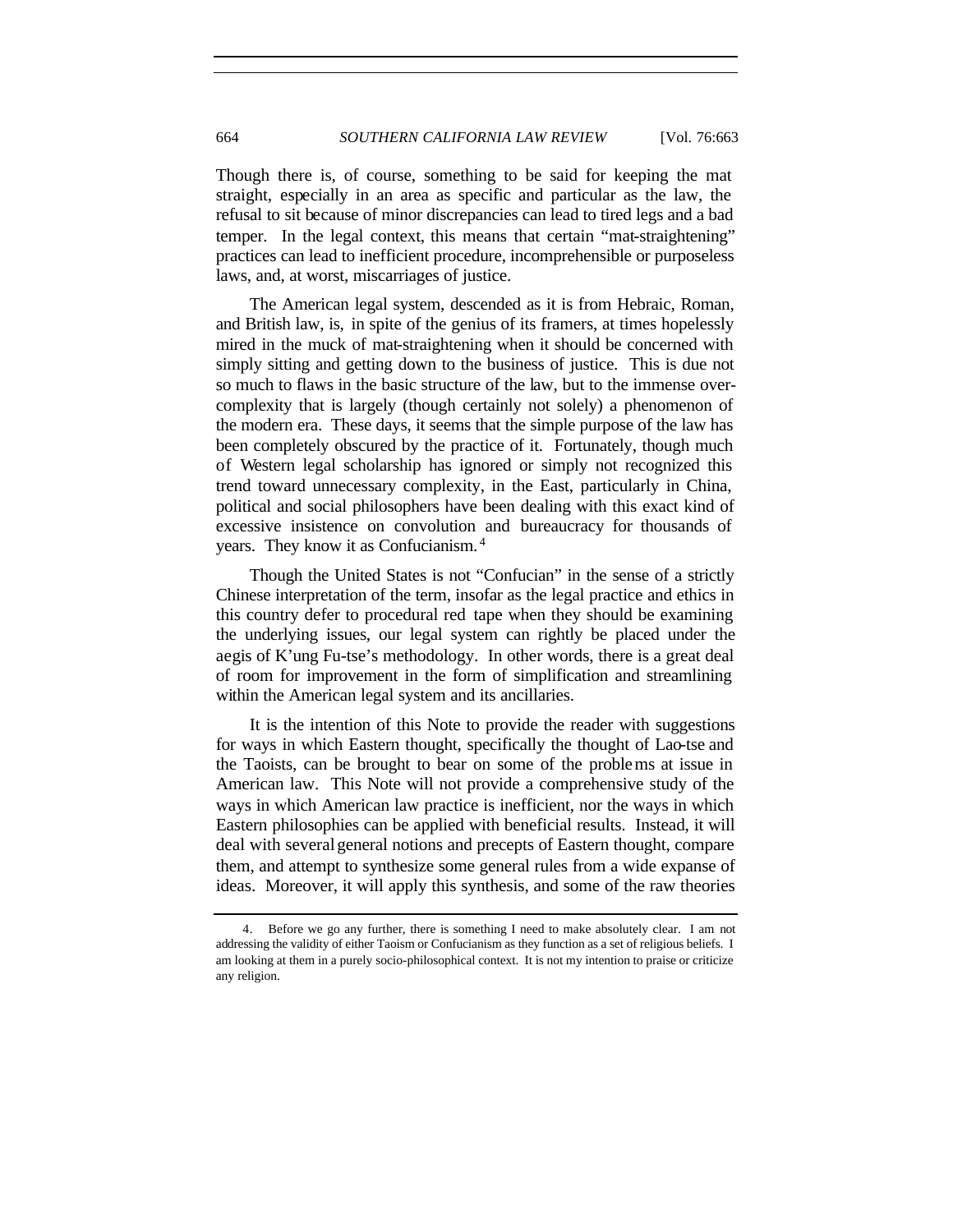themselves, to various, specific areas of law and legal practice. It is my hope that the precepts and ideals delineated herein can be applied beyond the narrow examples discussed, to wide areas of law, whether it be law as it applies to legal practitioners, or to the rest of us who still must deal with law in everything we do.<sup>5</sup>

Part I of this Note will provide a hopelessly brief primer on the history and important concepts of Eastern thought. It will attempt to lay out the basic ideologies, but the reader should understand that it is in no sense a comprehensive survey. Nevertheless, it will provide enough of a necessary framework to allow the reader to connect the ideologies presented herein with his own experience in the legal field. On the other hand, anyone who finds his curiosity piqued by the issues that are merely touched on herein should go out to his local library and delve more deeply into this subject matter.

Part II deals with several key Taoist<sup>6</sup> ideas in greater depth, among them: the notion of resistanceless efficiency, or *Wu Wei*; and the concept of Taoist virtue, or *Te*. It provides, again, the basics for understanding these ideas and describes briefly some ways in which they can be applied to the Western legal world. However, these ideas are not expanded on or examined in a practical setting until Parts III and IV. Part II also delineates a basic contrast between Confucian and Taoist ideologies in order to highlight further the importance of these crucial principles and to ease the reader's understanding of this essential dichotomy. Furthermore, it provides the reader with several anchoring points in Western philosophy and sociology, through the analogy of which he may be able to come to a quicker grasp of the key concepts that underlie these ideas.

Part III takes some of the concepts examined in Part II and extrapolates some applications for them in a general context. The purpose of this section is partly to acquaint the reader further with the ideas of Taoism, but more importantly to demonstrate in a general sense, the practicalities of these ideas. That is to say, it will demonstrate how some of

<sup>5.</sup> There's another thing I need to clear up here. I am not, by any means, one of those people who believes that Western culture is wholly inferior and that the East is the only place to look to find real truth. In fact, quite the opposite is true: I wholeheartedly believe that Western civilization is the greatest there is.

This does not mean, however, that I believe it to be perfect. The hard truth is that it always has had and still does have many flaws, and, especially in certain areas, there is much ground to be gained in repairing these flaws by examining and applying Eastern thought. One of the goals of this Note is to provide a tiny example of what that kind of examination can bring us.

<sup>6.</sup> The "Tao" in Taoist is pronounced with a D, and sounds a lot like the word "Dow" in Dow-Jones.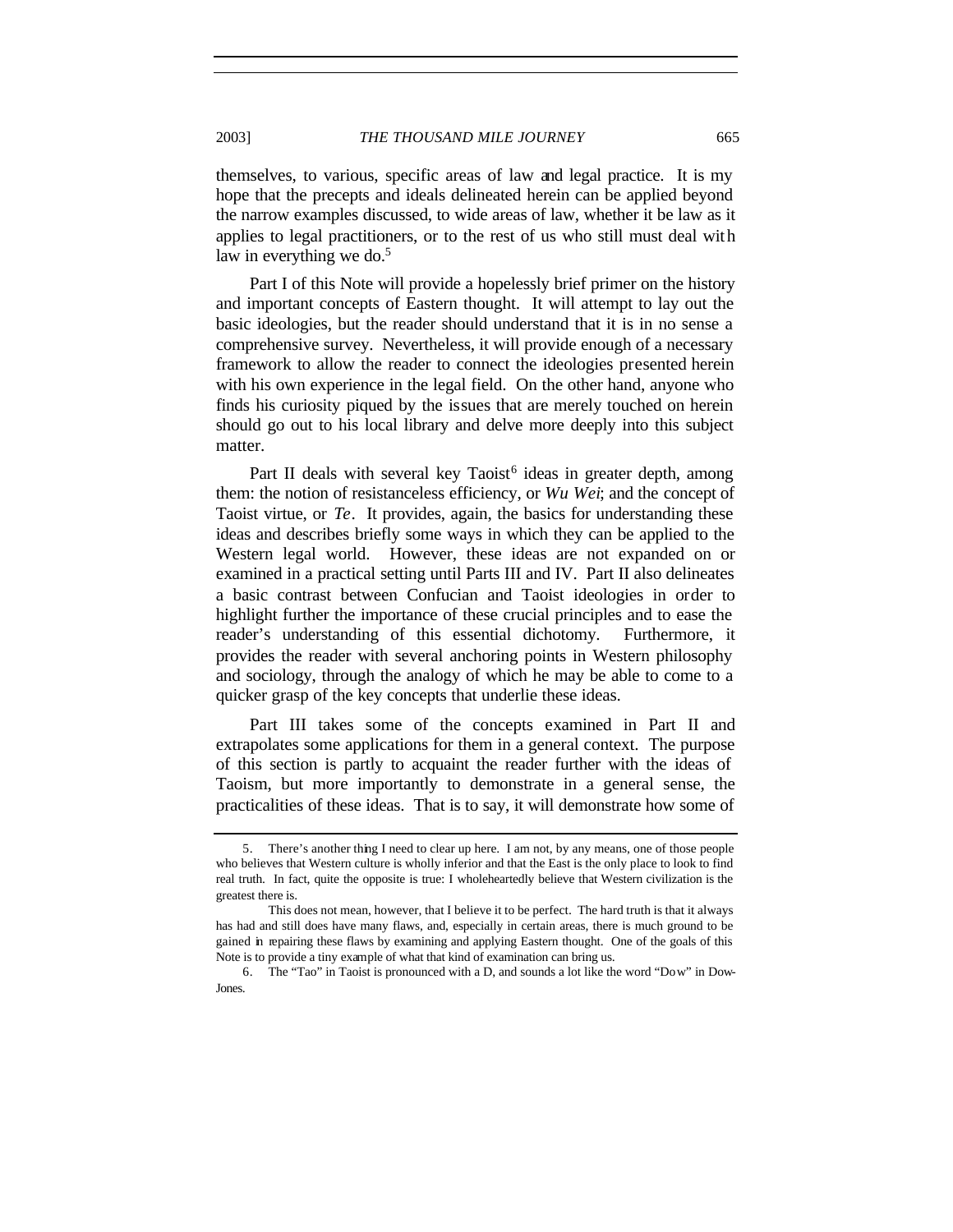the general principles and ideas of Taoist thinking work in a real world setting. In addition, this Part will acclimate the reader to some general (and not so general) principles of K'ung Fu-tse's ideologies and compare and contrast their effectiveness and benefit with their Taoist counterparts. Here, an examination of codes of legal ethics, as well as tried and true but heretofore uncodified practices, will take the limelight as Taoist thinkers help us to debunk some of the more sinister traditions and opinions that have plagued lawyers and clients since time immemorial and remain largely unchanged to this day.

Part IV takes some of the general theories explained in Part III and narrows them down, becoming more specific in both its theoretical and exemplary explanation. It looks at several of our legal customs and linguistic ideas through the lens of Taoist thought, especially as it pertains to the Taoist versus Confucian tension elucidated in the previous section. In particular, the practice of gender neutrality in legal writing and the hideous bluebook system of footnoting are deconstructed and assessed for their true benefits and harms, in both the short and the long run. Having already encountered the general ideologies of Confucianism and Taoism, this Part gets more specific, spotlighting those concepts discussed in Part II: *Wu Wei* and *Te*; demonstrating how they figure into the arguments over these legal issues. This Part propounds more of a Taoist perspective than a Confucian one, specifically discussing only those Confucian ideas that have not been addressed in Part III. Therefore, it is essential to read Part III first in order to fully understand Part IV.

Finally, Part V concludes with a summary of the key concepts and ideas addressed in this Note, relating them to each other and providing an overall schematic for ease of understanding. Also, it proffers suggestions for ways in which the concepts discussed herein can be applied on a larger scale to multiple issues in the legal field. Furthermore, it touches on several other key concepts in Eastern thought that the reader may find helpful in his understanding of how they function in a legal context. It ends with some predictions on the future of Eastern thought in Western law, forecasting an eventual, slow change from a somewhat Confucian to a more Taoist system of practice.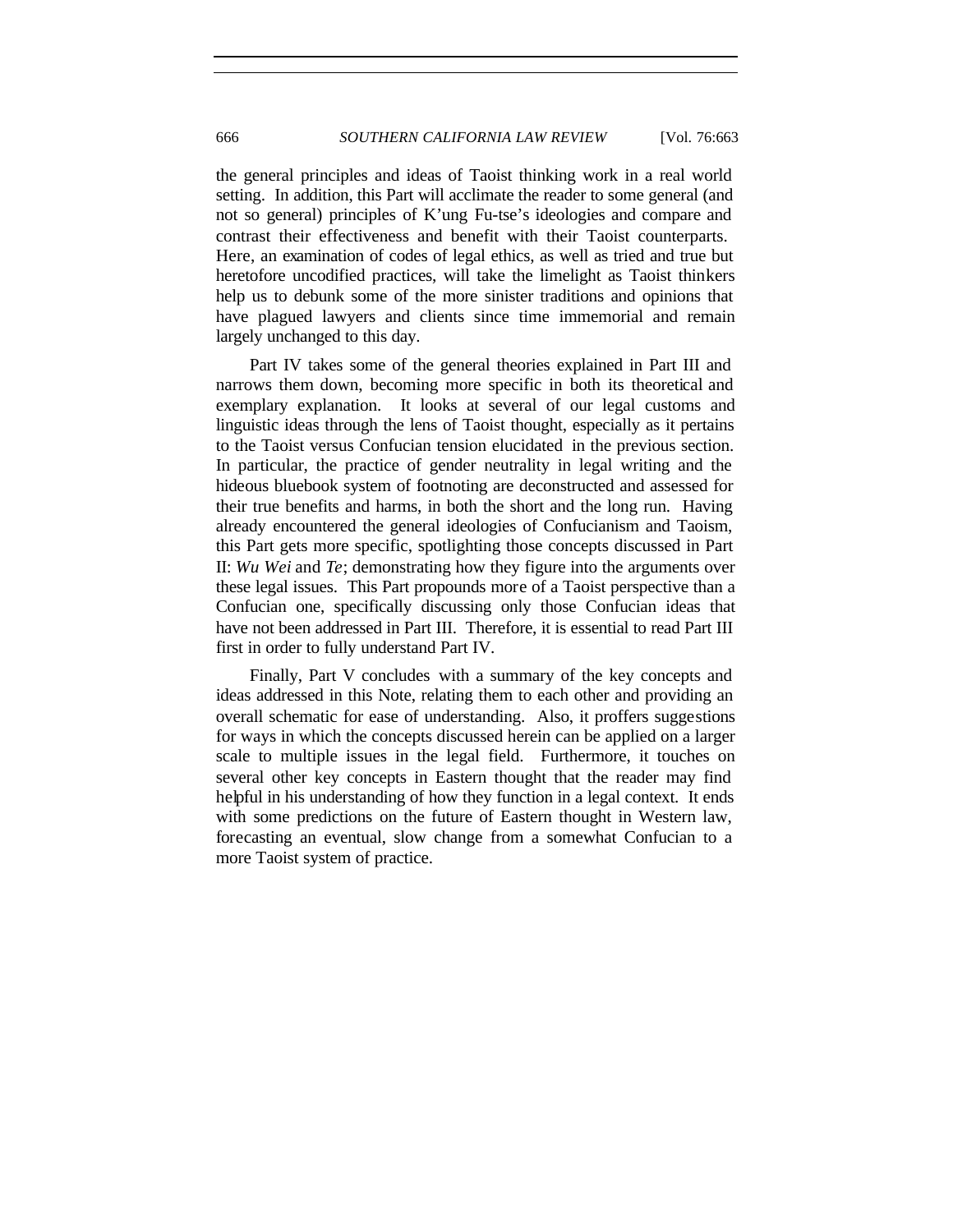#### I. A PRIMER ON EASTERN THOUGHT

# *Chinese civilisation is so systematic that wild animals have been abolished on principle*.

# *–Aleister Crowley*<sup>7</sup>

Since Confucianism was the ascendant political ideology in Chinese society until the advent of the Maoists (although some might argue that Maoism is the most radically Confucian political system of all time), Aleister Crowley's pithy statement above is both fair and apt. However, not all of China was Confucian, and some who called themselves Confucians did so only because it was in fashion, not because they were strict practitioners. Indeed, there was a portion of Chinese society that was primarily influenced not by mankind's desire to regulate and codify the world, but instead by the power of nature and heaven as it existed, and sought simply to embrace and work with these as they were. They were known as Taoists, and it is their worldview that helped create the real balance of humanity and nature that made China such a rich and multifaceted civilization. Still, as much as I might be inclined to give a litany of Taoist praises here, I haven't got enough room for a complete history; I'll need something to make my work a little more efficient.

A picture is worth a thousand words, or so the saying goes. In this case though, I hope a certain picture is worth a few more than that, since it is with it that I hope to give you, in the words of many of my law professors, the "quick and dirty" version of a general history of the three major Chinese philosophical/religious regimes. I must admit, however, that I've always found this expression a bit puzzling. This history will be an extremely quick one, that's for certain, but I'm not sure where the dirty part comes in. However, you can be assured that "dirty" is strictly literal. This Note is suitable for the whole family—it's not that sort of picture. To be honest, it's anything but lurid. It's an ancient Chinese print called *The Vinegar Tasters*, 8 which, though quite famous in China, is virtually unknown to most Westerners. The painting shows three men standing

<sup>7.</sup> ALEISTER CROWLEY, THE CONFESSIONS OF ALEISTER CROWLEY ch. 56 (1970), *available at* http://www.hermetic.com/crowley/confess/chapter56.html.

<sup>8</sup>*. The Vinegar Tasters* is an ancient scroll painting. The artist is unknown and his identity quite hotly debated. It is very famous and as such, many, many reproductions of it exist. If you find my description somewhat less than adequate and are interested in viewing the painting itself, it is available at http://www.hackvan.com/pub/stig/spirit/The\_Vinegar\_Tasters.htm. I must warn you, however, the painting loses quite a bit of its force (not to mention its clarity) when shrunk and pixilated on a web page.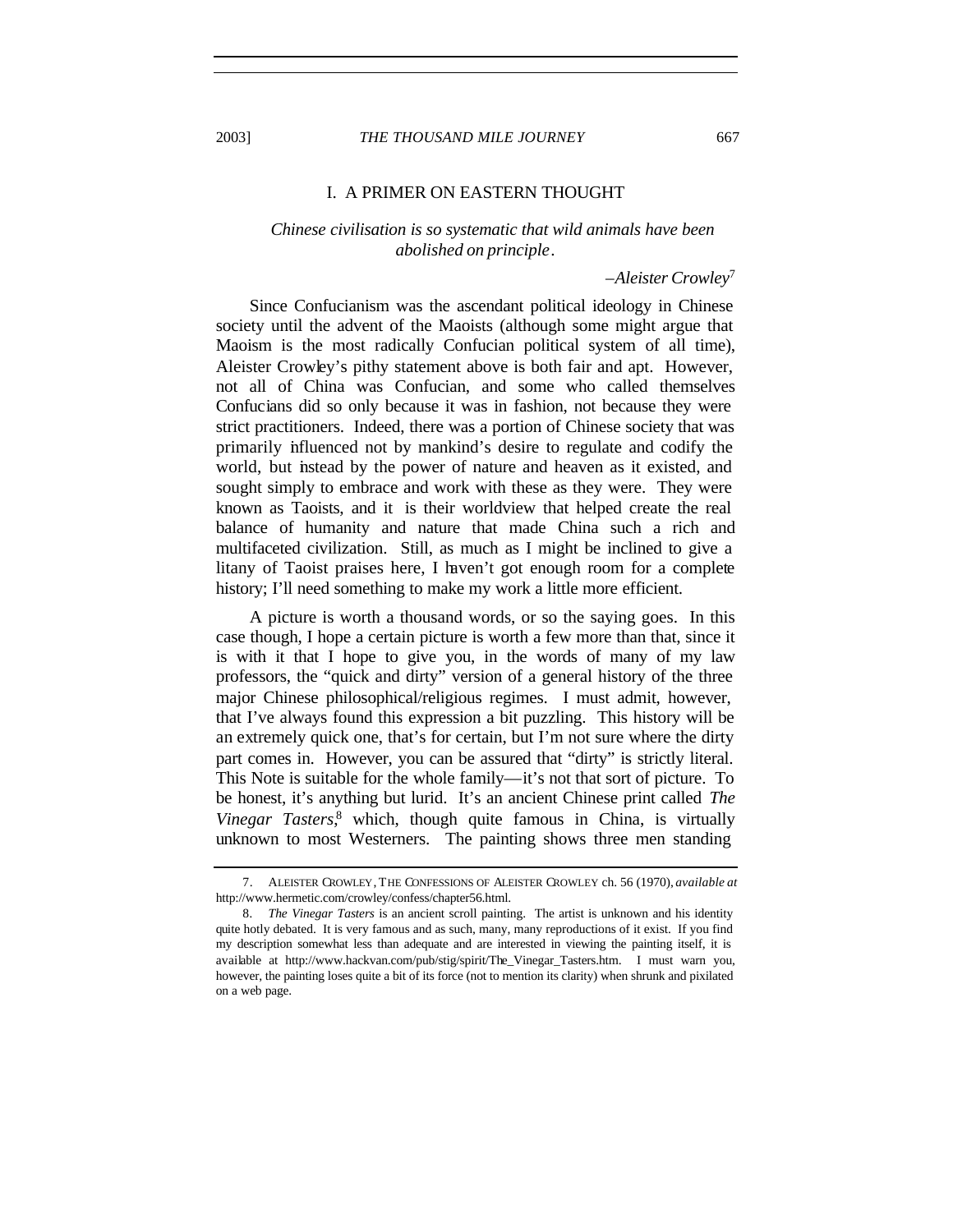around a vat that contains, we are to assume, vinegar. From left to right the men wear a sour, a bitter, and a sweet expression, respectively. That is to say, one man purses his lips, another frowns in disgust, and the third grins with pleasure.

The painting is, of course, an allegory and, as such, has a bit more story to it than the opinions of three old men as to the taste sensations in a particular batch of vinegar. We are to understand the vinegar in the vat is life. Not "life force" in some ontological sense of the term, but real life in the real world: human existence on Earth. The three men each represent a particular philosophy of ancient China. The man with the sour expression is K'ung Fu-tse; the bitter-faced man is Siddhartha Gautama, the Buddha; and the smiling man is Lao-tse,<sup>9</sup> author of the oldest extant work on Taoism, the *Tao de Ching*. 10

The Confucian school saw the world as disorderly and chaotic: Life in this world was harsh, sour. Confucians sought to "sweeten the pot" by adding their own ingredients to the mix. These ingredients came in the form of laws, bureaucracies, prescribed phrases and gestures, even specifically measured and scripted court music.<sup>11</sup> To quote K'ung Fu-tse, "Things have their order. Events have their sequence. . . . Those [ancient leaders] who desired to set an example of good character for everyone first established moral order in their states."<sup>12</sup> The vinegar in the pot is unsweetened and, without his additives, K'ung Fu-tse would have found it very unpleasant.

The Buddha believed that all life was suffering and that this world exists merely as a stopping place in the continual karmic struggle on the way to nirvana.<sup>13</sup> His bitter expression displays the displeasure he shows

13. *The Word of the Buddha*, *in* A BUDDHIST BIBLE 22, 22–31 (Dwight Goddard ed., 1994).

<sup>9.</sup> Pronounced "LAOdsuh." Like many Chinese words and names, his is transliterated variously as Lao-tse, Lao Tzu, Laodsu, etc.

<sup>10.</sup> Pronounced "TAO DEH CHIng." Roughly translated, the title means Tao Virtue Book, or Book of Virtues of the Way.

<sup>11.</sup> BENJAMIN HOFF, THE TAO OF POOH 3 (Penguin Books 1983) [hereinafter HOFF, POOH].

<sup>12.</sup> K'UNG FU-TSE, *Great Wisdom*, *in* THE HEART OF CONFUCIUS, INTERPRETATION OF *GENUINE LIVING* AND *GREAT WISDOM* 127, 129–30 (Archie J. Bahm trans., Asian Humanities Press 1992) [hereinafter K'UNG FU-TSE, *Great Wisdom*] (citations omitted). The citations to Mr. Bahm's work need a little explanation, because the bluebook solution for dealing with the situation it raises is confusing. Contained within Bahm's book are two full, independent works by K'ung Fu-tse. Each of these has its own title: *Genuine Living* (*Chung Yung*) and *Great Wisdom* (*Ta Hsueh*). I often cite to these, giving credit to Mr. Bahm as the translator, but to K'ung Fu-tse as the author. However, a large portion of the collection is taken up by Mr. Bahm's own, very informative introduction, and when I cite to this I give Mr. Bahm himself credit as the author and use the anthology's title.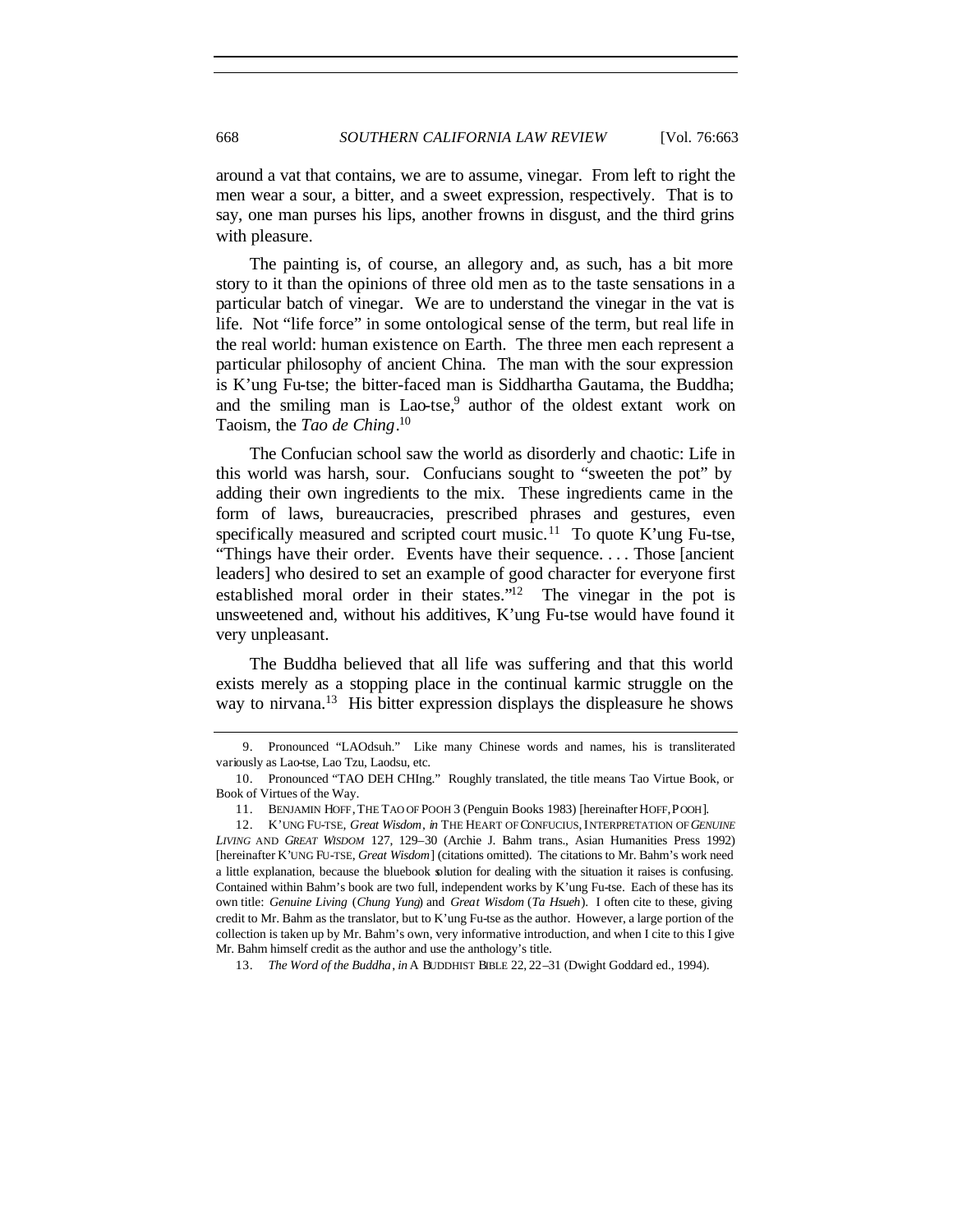in having to deal with the constant struggle against desire and the continual spiritual pain that is existence.

Lao-tse, however, wears a smiling expression because, like most Taoists, he believes that the world, nature, and humanity are perfect in their own existence.<sup>14</sup> Unlike K'ung Fu-tse, who believed that the world was chaotic and in need of reshaping, Lao-tse taught:

[T]he more man interfered with the natural balance produced and governed by the universal laws [of heaven and earth], the further away the harmony retreated into the distance. The more forcing, the more trouble. Whether heavy or light, wet or dry, fast or slow, everything had its own nature already within it, which could not be violated without causing difficulties. When abstract and arbitrary rules were imposed from the outside, struggle was inevitable. Only then did life become sour.<sup>15</sup>

Taoism, then, is a philosophy of simplicity and acceptance. It is a philosophy that treasures "going with the flow," over resistance and force. Confucians are concerned with making sure everything has its proper place, but Taoism recognizes that most things in the world are in their proper places to start with.<sup>16</sup> Lao-tse believed that a single force, already perfect in its ordering and structure, motivated all things in the universe.<sup>17</sup> He also believed that this force could not be described in words, and that it would be insulting both to the force itself and to human intelligence to make an attempt at such an artificial codification.<sup>18</sup> However, one can't exactly go about writing a philosophical treatise about "that force that animates the universe and supports all life, but which doesn't have a name that we can describe in words" because it's just inconvenient—especially when you have to write in Chinese. Therefore, Lao-tse called this force "Tao," which means simply "the Way."<sup>19</sup> Lao-tse did not say, though, that just because the force is unnamable that it is necessarily ineffable as well. Indeed, he maintained quite the opposite viewpoint, saying that those who strive to live in harmony with the universe and the Tao will understand its workings much more readily than those who attempt to dilute or distill it for some improper purpose.<sup>20</sup> In the work of Lao-tse, and a second major Taoist writer, Chuang-tse (not to mention most of the others), a feeling of pliancy

<sup>14.</sup> HOFF, POOH, *supra* note 11, at 4–5.

<sup>15</sup>*. Id*. at 4.

<sup>16</sup>*. See* LAO TZU, TAO TEH CHING 19–20 (John C. H. Wu trans., Shambhala 1990).

<sup>17</sup>*. See id*. at 1.

<sup>18</sup>*. See id*.; HOFF, POOH, *supra* note 11, at 5.

<sup>19.</sup> HOFF, POOH, *supra* note 11, at 5.

<sup>20</sup>*. See id*. at 4–5.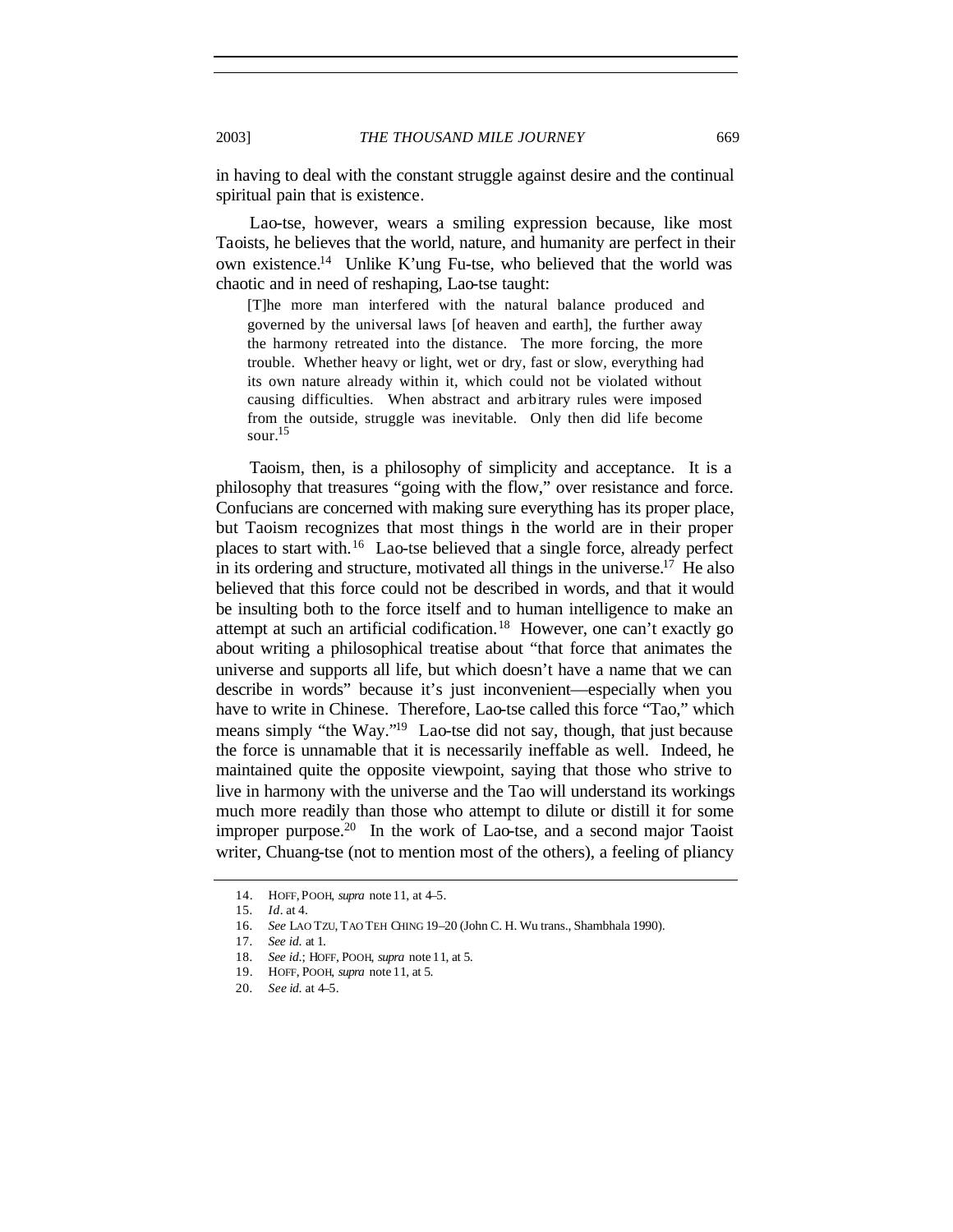and acceptance rather than didactic lecture permeates the text. The works of K'ung fu-tse and his disciples are the antithesis of this, feeling stilted and staid.<sup>21</sup>

As you can imagine, then, Taoism exists under manifold and numerous headings throughout China (and elsewhere)—sometimes a religion, sometimes a philosophy, sometimes a political ideology. Like the Tao it tries to elucidate, Taoism can take many forms. But the Taoism we are concerned with here is none of those listed above. For us, it is nothing more than a simple understanding of basic, general principles that motivate all things and can be put to use beneficially in the legal world. We are concerned with the crucial concept of Taoist thought: Living in harmony with the universe leads to efficiency, order, and happiness without the need for some grave external struggle for understanding. By examining what we can already see, by learning from that, rather than trying to apply an artificial analysis, or "fix what ain't broke," we can achieve the maximum level of efficiency and harmony with the minimum effort. This is what Lao-tse, Chuang-tse, and other Taoist writers teach us is the path to understanding and living in harmony with the Tao.

# II. THE WHITENESS OF THE WHALE

*Simplicity doesn't mean to live in misery and poverty. You have what you need, and you don't want to have what you don't need.*

*–Charan Singh*<sup>22</sup>

Now that we've gone over the general gist of things and we've seen the lay of the land, it's time to delve a bit deeper into several of the key concepts of Taoism that are going to play the major roles in our later legal analysis. Unfortunately, there's no nicely inked painting to help us through the tougher parts this time, so strap on your philosophy helmet and beware of syllogisms.

The first concept we need to tackle is *Wu Wei*. A literal translation of the Chinese characters renders this term as "without action" or "without doing." Taoist scholar Benjamin Hoff expands further on this literal analysis by describing the radicals, or component pictographs, of the Chinese characters: "It seems rather significant that the character *Wei* derived from the symbols for a clawing hand and a monkey, since the term *Wu Wei* means no going against the nature of things; no clever tampering;

<sup>21</sup>*. See, e*.*g*., K'UNG FU-TSE, *Great Wisdom*, *supra* note 12, at 129–53.

<sup>22.</sup> Charan Singh, *quoted in* Quotes of Wisdom, *at* http://nyail.com/wisdom.htm.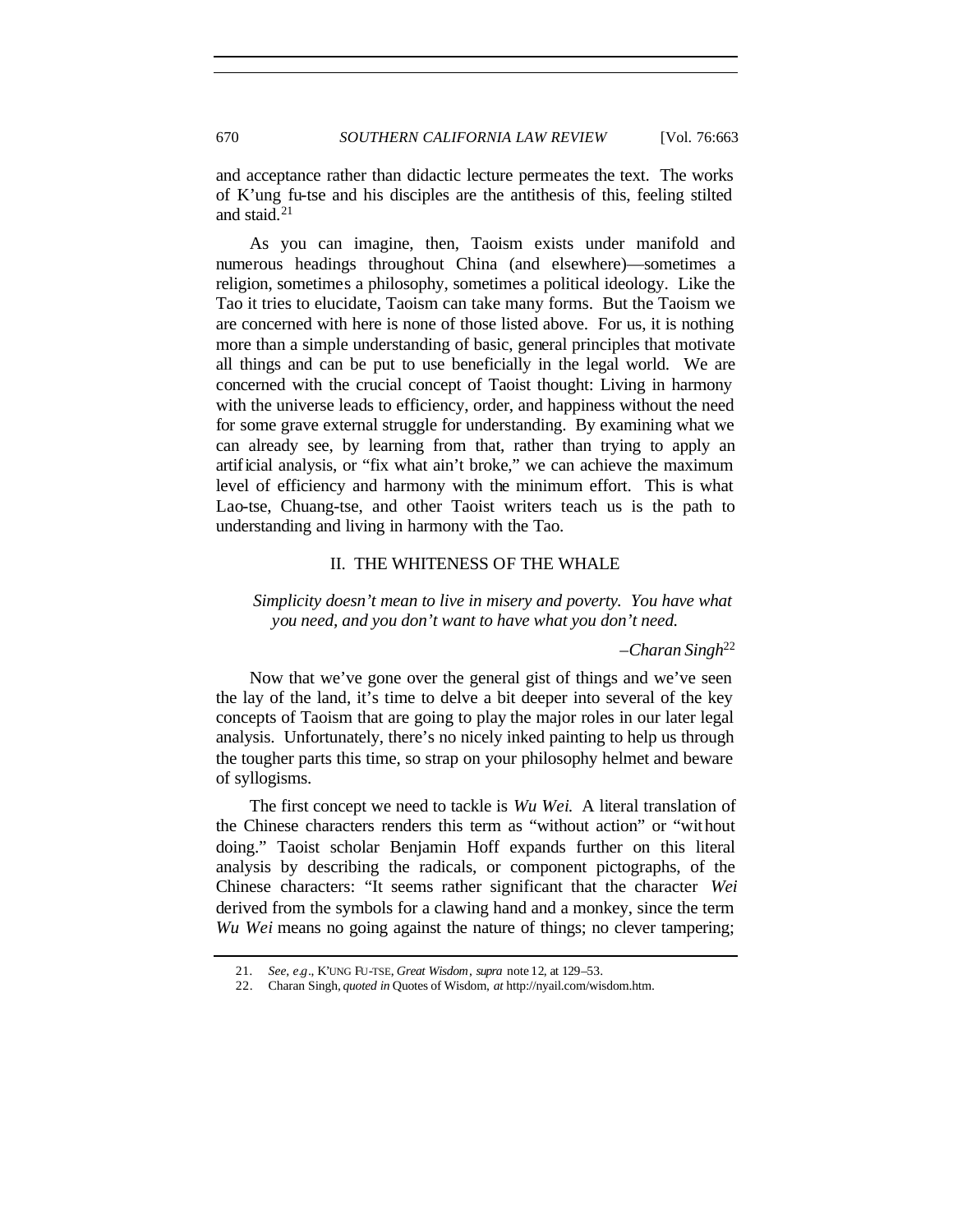2003] *THE THOUSAND MILE JOURNEY* 671

no Monkeying Around."<sup>23</sup> As interesting as this is, literal translations never really get to the core of the meaning because literal translations exist outside of context. We need to establish a context in order to see *Wu Wei*  as it should be seen. Therefore, for our purposes *Wu Wei* should simply be understood to mean without extraneous, senseless, or egocentric effort.

For now, though we'll get to some concrete examples of practical application later, it will be helpful and illustrative here to talk about the practicalities of *Wu Wei* in the abstract for a bit. The first and most important characteristic of *Wu Wei* in action is that it increases efficiency by decreasing resistance and effort. This may seem counter-intuitive to many people, especially lawyers, because we are trained by science and technology to doubt that anything is perfect or useful in its original, "unrefined" state. Why settle for iron when you can mix it with other substances and make steel? Why settle for a steam powered paddleboat when you can have a fission-reactor-powered submarine? Americans, most of us at any rate, believe that something can always be improved with a little elbow grease and some inspiration.

This ideology is not necessarily wrong, but it is dangerous to believe that it is right all of the time, and for much of legal practic e today, it has gone much too far. Interestingly enough, technology itself can provide us with an example from the other side of viewing things. Any electrical engineer will tell you that it is in fact a law of physics that if one decreases the resistance in a conductor (a telephone line, e.g.), the electrons moving through that conductor (perhaps in the form of binary data) will flow more freely and more efficiently. The concept (and reality) of the superconductor is the existence of a material through which electrons can flow and encounter absolutely no resistance, the perfect electrical environment.<sup>24</sup> The concept of superconductivity in electricity is exactly the same (though in a more tangible form, perhaps) as the ideal state of activity that one strives at through the practice of *Wu Wei*.

This idea of no resistance, or no force, does not mean, of course, that human beings should just sit around and never interact with our environment. Human beings want to accomplish things and the Tao does not in any way mandate or suggest that this should not be the case. Rather, *Wu Wei* means that when we go with the flow—cut with the grain—our work becomes much easier and we accomplish whatever interaction we

<sup>23.</sup> HOFF, POOH, *supra* note 11, at 68.

<sup>24.</sup> For more information on how electricity, resistors, conductors, and superconductivity all work, see Fundamentals of Superconductors, *at* http://www.ornl.gov/reports/m/ornlm3063r1/pt3.html.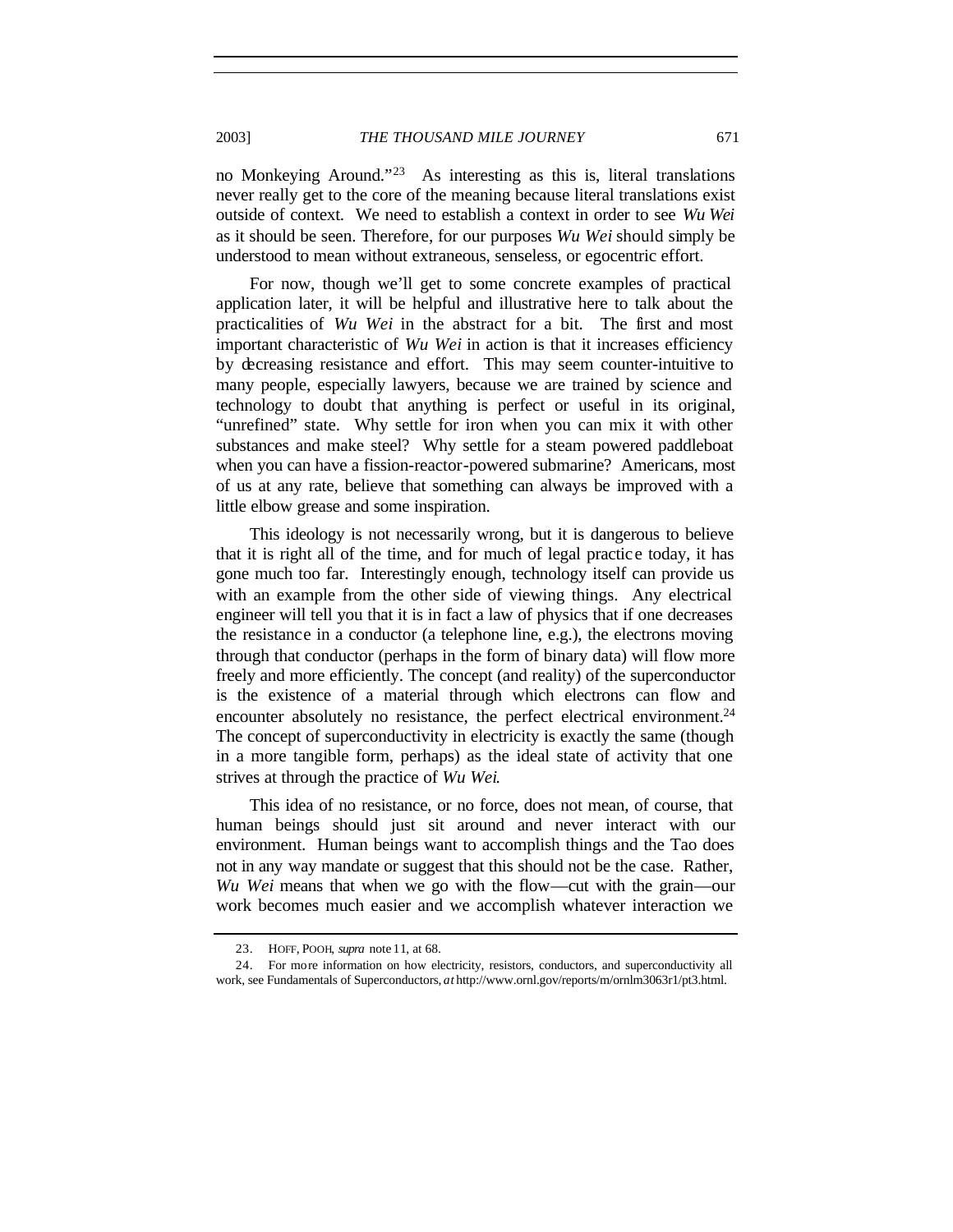want much more efficiently; we reduce the resistance. A story by Chuangtse will help illustrate this point:

At the gorge of Lü, the great waterfall plunges for thousands of feet, its spray visible for miles. In the churning waters below, no living creature can be seen.

One day, K'ung Fu-tse was standing at a distance from the pool's edge, when he saw an old man being tossed about in the turbulent water. He called to his disciples, and together they ran to rescue the victim. But by the time they reached the water, the old man had climbed out onto the bank and was walking along, singing to himself.

K'ung Fu-tse hurried up to him. "You would have to be a ghost to survive that," he said, "but you seem to be a man, instead. What secret power do you have?"

"Nothing special," the old man replied. "I began to learn while very young, and grew up practicing it. Now I am certain of success. I go down with the water and come up with the water. I follow it and forget myself. I survive because I don't struggle against the water's superior power. That's all."<sup>25</sup>

As with many Chinese didactic or semi-didactic stories this one can be read in several ways. One way is to read it as saying "practice makes perfect." That would be the Confucian way of reading it, but it would also be rather shortsighted. The old man did not learn to survive the churning waters because he practiced certain techniques until he learned them and then applied them in action. He learned to survive the churning waters because, after years of experience, he found that the practice of no technique, that is to say no effort or exercise of skill, led to success. The "practice" here was not for the purpose of mastering some technology or procedure. It was simply to gain knowledge of the true nature of the waterfall and, knowing that, to realize that the simplest route to success is the easiest one: *Wu Wei*. Perhaps Lao-tse himself put it most succinctly:

<sup>25.</sup> HOFF, POOH, *supra* note 11, at 68–69. One thing about these stories: Though the citations are almost always to the books of Benjamin Hoff, it should be noted that he did not author these stories himself, only translated them from the Chinese and anthologized them. Most of these stories come from the teachings of Taoist scholars (often Chuang-tse), and I give the name of the original author if it is known. I used Hoff's books rather than original texts because they provide a convenient clearinghouse for these stories (many of which are not available elsewhere in English) and because I like his translations.

I would also like to point out that, in many ways, Taoism is a philosophy that spreads its teachings via "popularizations" such as parables, stories, and proverbs. Though this may not seem like rigorous scholarship if you're used to seeing complicated wording and sharp logic in philosophical treatises, these stories have served to communicate ideals through many centuries, and I believe them to be the best means of communication of these ideals even to this day.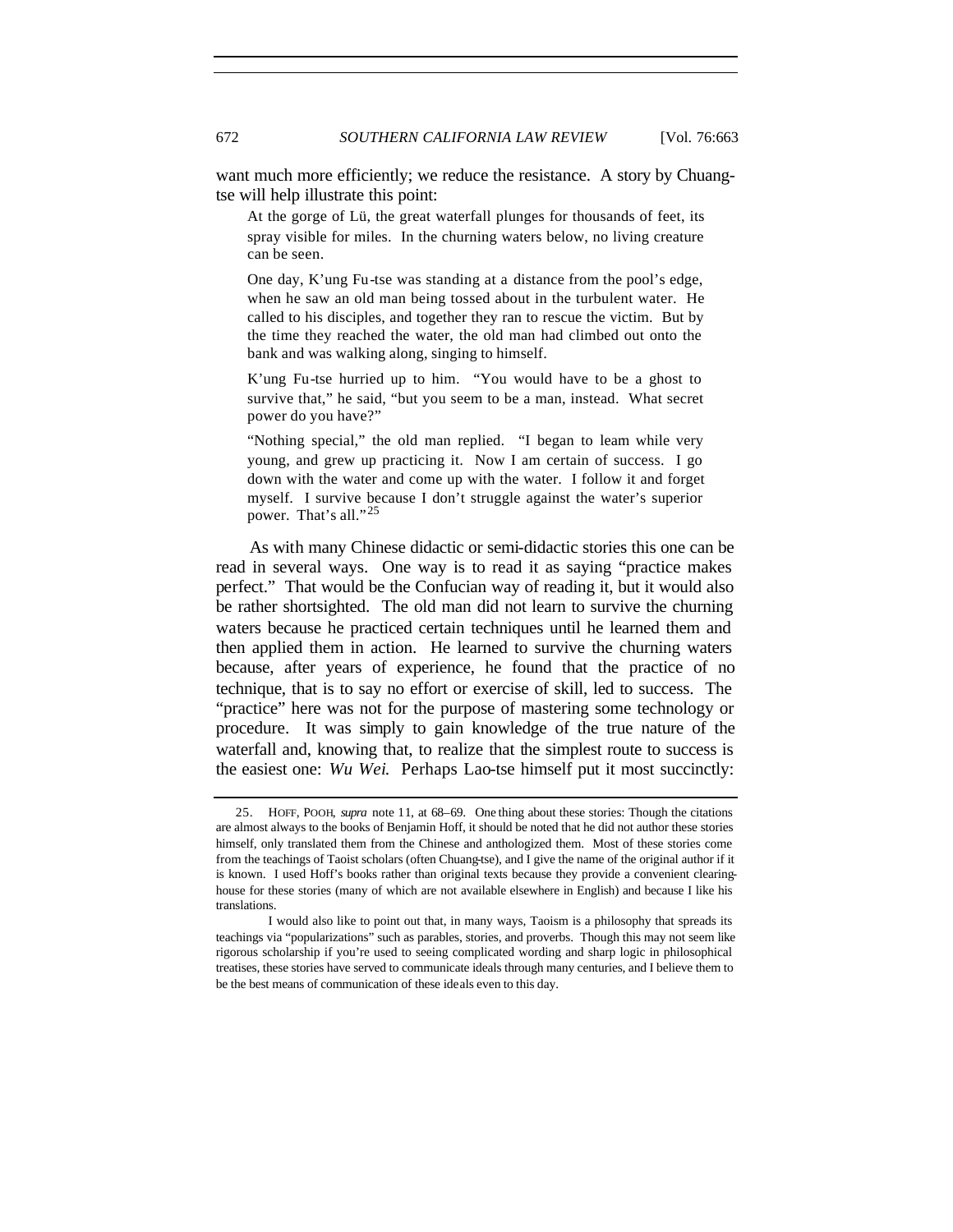"Tao never makes any ado, [a]nd yet it does everything."<sup>26</sup> The Tao does not interfere with things or force them to work unnaturally and as a result, whatever needs to be done is done.

The other idea we need to go over is a complex and multi-faceted one. The Chinese word for this concept is  $Te^{27}$  which essentially means virtue, but, again, a breakdown of the pictography of the character will serve to clear up some initial ambiguities before we move to a more meaningful definition. The primary radical in this character is a synthesis of the character for noble or righteous and the character for heart.<sup>28</sup> In Chinese, *Te* is often written as this synthesis alone and, as mentioned above, is translated as virtue or rectitude.<sup>29</sup> In Japanese, however, and less frequently in Chinese, the synthesis adds one more element and the character appears in combination with a radical signifying activity or movement (literally the radical can be construed to mean foot, indicating walking, motion, or doing) and can be translated as "virtue in action."<sup>30</sup> This second definition is more important for our purposes, and it is this one, virtue in doing rather than being, that we shall focus on.

As usual, though, there's more to this whole thing than just etymological origins. Unlike the word "virtue" in English, *Te* does not connote a sort of all-encompassing ethical excellence which is universal and recognizable in any form or in any person. Rather, the Chinese word connotes a sort of hidden, potential excellence that lies dormant within an individual, ready to be accessed when he is presented with an ethical dilemma.<sup>31</sup> This should not be construed as some kind of inner gumption or bravery that can only be triggered under the right circumstances, but rather, as a motivating power from the individual's Inner Nature<sup>32</sup> that is continually in existence, of which the individual may not even be aware.<sup>33</sup> The crucial factor for *Te* in human beings is the transition of it from its basic form, "standalone" virtue, into its realized form: virtue-in-action.

<sup>26.</sup> LAO TZU, *supra* note 16, at 55. Mr. Hoff provides an alternate translation that is more apt and specific, if a bit more confusing because of the multiple negatives: "'Tao does not do, but nothing is not done.'" HOFF, POOH, *supra* note 11, at 70.

<sup>27.</sup> Pronounced DEhr, or DUhr, or halfway in between those two, with the R on the end pronounced very slightly, like an afterthought.

<sup>28.</sup> BENJAMIN HOFF, THE TE OF PIGLET 22–23 (Penguin Books 1993) [hereinafter HOFF, PIGLET].

<sup>29</sup>*. Id*.

<sup>30</sup>*. Id*.

<sup>31</sup>*. See id*. at 23.

<sup>32.</sup> Throughout this Note, certain terms are capitalized, such as "Inner Nature," indicating that they are specific concepts to a particular philosophy.

<sup>33.</sup> HOFF, P IGLET, *supra* note 28, at 23.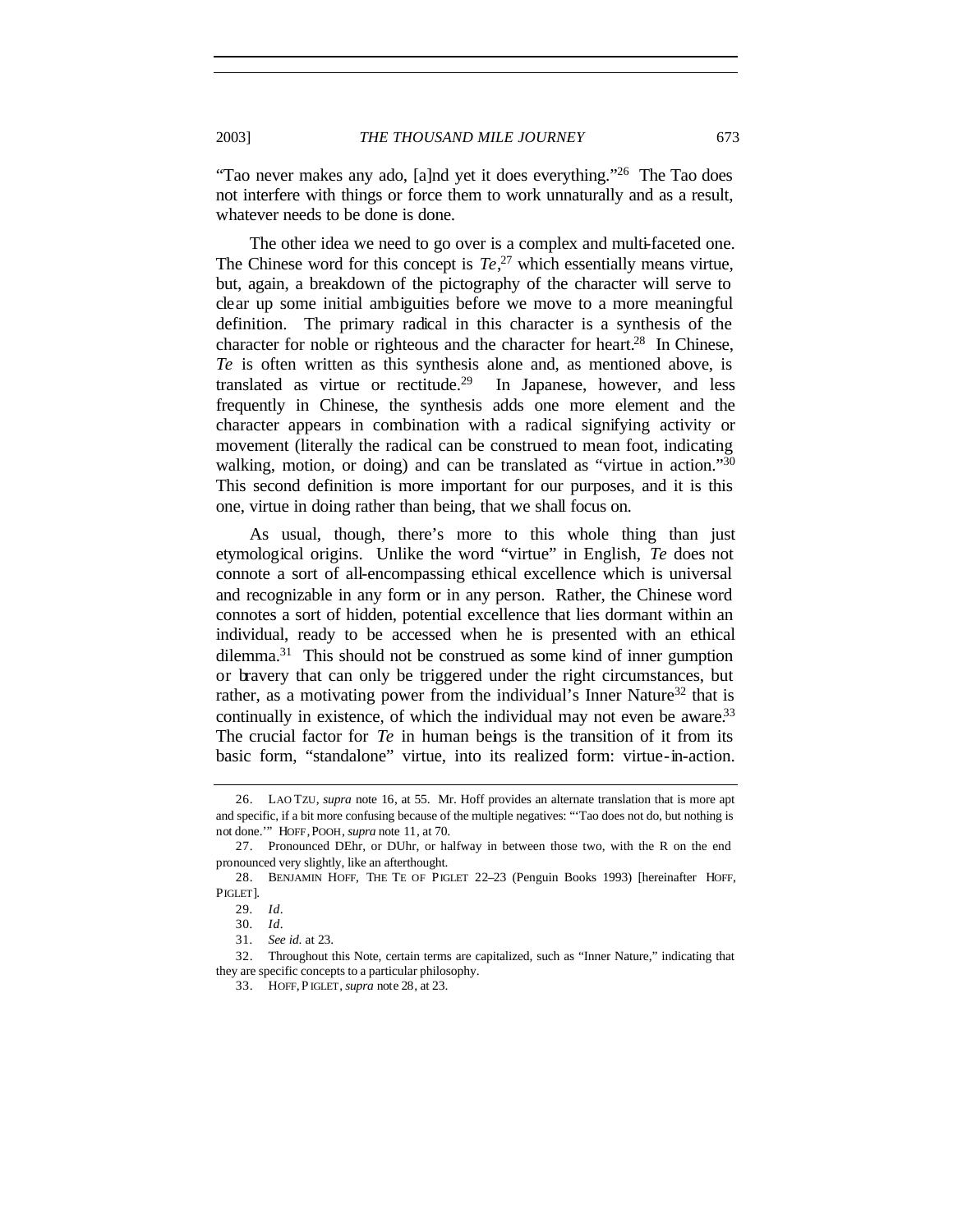This transformation, like *Te* itself, may be obscure or hidden, but it is really only as a result of this transformation, no matter how gradual it may be, that the changes suggested by any Taoist system can be effective.

In addition to a general virtue, one of the most important aspects of *Te* is that of natural harmony.<sup>34</sup> This means both harmony with Nature, that is, the external world as to the individual, and harmony between the diametrically opposed forces within the individual himself, emotions versus logic, for example.<sup>35</sup> Te is both at its strongest and its most recognizable when this balance is achieved. This idea of balance has a long history in Eastern thought, most readily known to Westerners in the popular symbol of the Yin-Yang, the divided black-and-white circle that symbolizes the concordance of forces. However, Eastern peoples, at least the Taoists, have generally been more readily capable than Westerners of finding virtue in things as they exist, without throwing off the balance. This story by Chuang-tse will serve to illustrate both the nature of *Te* and the importance of recognizing it:

Hui-tse said to Chuang-tse, "I have a large tree which no carpenter can cut into lumber. Its branches and trunk are crooked and tough, covered with bumps and depressions. No builder would turn his head to look at it. Your teachings are the same—useless, without value. Therefore, no one pays attention to them."

"As you know," Chuang-tse replied, "a cat is very skilled at capturing its prey. Crouching low, it can leap in any direction, pursuing whatever it is after. But when its attention is focused on such things, it can be easily caught with a net. On the other hand, a huge yak is not easily caught or overcome. It stands like a stone, or a cloud in the sky. But for all its strength, it cannot catch a mouse.

"You complain that your tree is not valuable as lumber. But you could make use of the shade it provides, rest under its sheltering branches, and stroll beneath it, admiring its character and appearance. Since it would not be endangered by an axe, what could threaten its existence? It is useless to you only because you want to make it into something else and do not use it in its proper way."<sup>36</sup>

Striving for harmony with our surroundings and within ourselves is the fundamental characteristic of Taoist philosophy and of *Te*. As we delve more deeply into practical applications and analysis of Taoism and the law, it will be essential to keep this ideal balance in mind.

<sup>34</sup>*. See id*. at 53–106 (discussing the concept of Natural Harmony through story).

<sup>35</sup>*. See id*.

<sup>36.</sup> HOFF, POOH, *supra* note 11, at 40.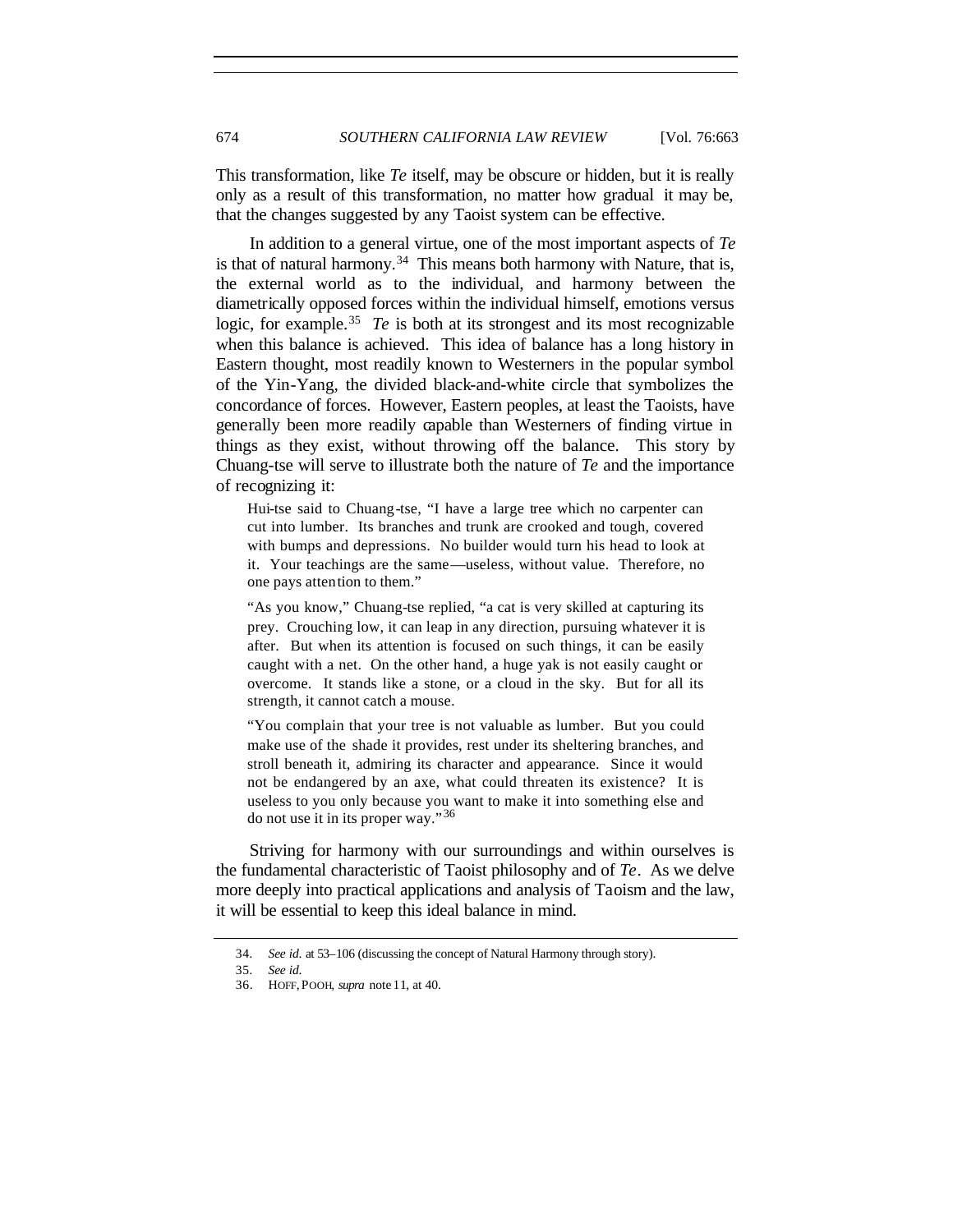## 2003] *THE THOUSAND MILE JOURNEY* 675

#### III. A GRANDER VIEW

*What do you call a thousand lawyers at the bottom of the ocean? A good start*.

# *–Old Joke*

Everyone loves lawyer jokes, especially lawyers. But their prevalence in this country and, in some cases, their thinly disguised venom, indicates that it's not all in good fun all the time. Why do everyday citizens seem to hate lawyers so much? One reason is that the everyday citizen always has been in closer contact with the Tao than your average high official or bureaucrat. The more educated and more expert at politics one gets, the less likely he is to recognize forces outside himself as moving things along, and the more likely he is to become egocentric and arrogant.<sup>37</sup> On some level, perhaps unconsciously, the everyday citizen senses this disregard and feels as though he has lost control of his own destiny to people who have no respect for the basic workings of the world.

To some extent, this is just the nature of the beast. Laws can't please everyone all the time, and some people are bound to gripe—fair enough. Still, though it's sad to say, there are lots of good reasons that everyday citizens have to disparage lawyers and their practices.<sup>38</sup> Perhaps the most important of these reasons are the lawyers and politicians themselves, or more specifically, their disregard, whether conscious or unconscious, of certain crucial, governing principles of the universe. Perhaps K'ung Fu-tse put it best, "[G]ood government depends upon good men. Such men should be chosen on the basis of character. Good character is developed by following [Inner] nature. By following [Inner] nature, one acquires good will."39

Of the many concepts crucial to Taoist thinkers and actually all of Eastern thought, perhaps the most important and widely debated, is the notion of Respecting Inner Nature.<sup>40</sup> Indeed, so central is this idea to the East, that K'ung Fu-tse himself makes it the opening premise of his treatise, *Genuine Living*: "What Nature provides is called 'one's own

<sup>37</sup>*. See* LAO TZU, *supra* note 16, at 72.

<sup>38.</sup> For a whole slew of annoyed citizens' comments on lawyers, check out http://www.aquanet.co.il/web/lawyers/.

<sup>39.</sup> K'UNG FU-TSE, *Genuine Living*, *in* THE HEART OF CONFUCIUS, INTERPRETATION OF *GENUINE LIVING* AND *GREAT WISDOM* 67, 91 (Archie J. Bahm trans., Asian Humanities Press 1992) [hereinafter K'UNG FU-TSE, *Genuine Living*]. I have inserted the word "Inner" before Mr. Bahm's translation of the word "nature" to highlight the emphasis in the Chinese.

<sup>40.</sup> For a discussion of the concept of Inner Nature, see HOFF, POOH, *supra* note 11, at 37–65.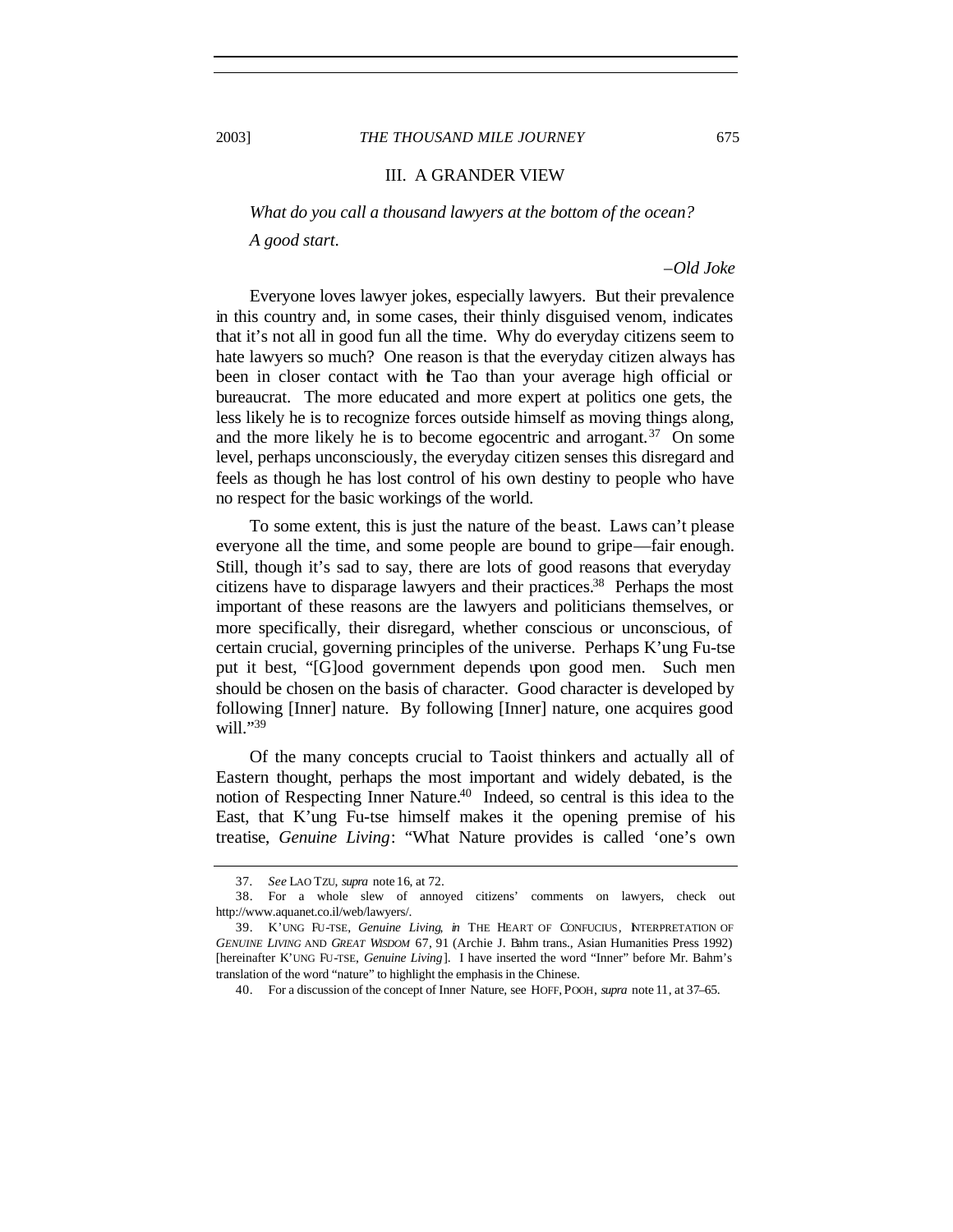[Inner] nature.'...One's own nature cannot be disowned....Hence, a wise man pays attention to it and is concerned about it, even when it is not apparent."<sup>41</sup> It can be difficult to tell what constitutes Inner Nature, especially with complex concepts, and many scholars have spent lifetimes trying to grasp and codify it. But codification is the Confucian approach, $42$ and it is, of course, a foolish waste of time. Trying to understand what Inner Nature is in general is not only totally pointless but also is more than likely beyond the realm of human reason to comprehend and itemize.<sup>43</sup> However, it is possible to understand, either through intuition or just plain common sense, what the Inner Nature of a given thing is in its proper context.<sup>44</sup> This can be difficult with complex concepts, but with the law it is easy. The law has one purpose and one purpose only, and that is to serve Justice.<sup>45</sup> Thus, the Inner Nature of the law is to be Just.

Confucians, however, would not be inclined to care what the Inner Nature of the law was. K'ung Fu-tse argues somewhat Kierkegaardianly that the Inner Nature of one's own self is the most important thing—that development and understanding of one's own Inner Nature as it applies to the world around us is the paramount concern for efficient activity.<sup>46</sup> While Taoist thought does not dispute the importance of recognizing one's own Inner Nature, it expands this idea and teaches respect not only for one's own Inner Nature but for that of all the things that one interacts with, in order to achieve the best results and the highest level of excellence.<sup>47</sup> The Confucian system advocates trying to shape the world to fit one's own Inner Nature, whereas the Taoist system advocates compromise and the practice of *Wu Wei*. As a result, the Confucian way of doing things is inherently myopic because it does not allow for the potential conflict that

To offer some more support for this argument, see generally PLATO, THE REPUBLIC (Raymond Larson ed. & trans., 1979); ARISTOTLE, THE ETHICS OF ARISTOTLE: THE NICOMACHEAN ETHICS (J.A.K. Thomson trans., Penguin Books 1976); JOHN STUART MILL, ON LIBERTY AND OTHER ESSAYS (John Gray ed., 1991).

47. HOFF, POOH, *supra* note 11, at 37–65 (discussing the importance of respecting Inner Nature in oneself and in the beings with which one interacts).

<sup>41.</sup> K'UNG FU-TSE, *Genuine Living*, *supra* note 39, at 69.

<sup>42</sup>*. See id*. at 69–75.

<sup>43</sup>*. See* HOFF, POOH, *supra* note 11, at 38–39.

<sup>44</sup>*. See id*. at 40–41.

<sup>45.</sup> An argument as to whether or not this is essentially true could be the basis for a whole other Note, to say the least, but it is certainly the case as far as Taoist and Confucian legal structures are concerned. *See* LAO TZU, *supra* note 16, at 45–48 (describing the ruler as the agent of justice and his duties not to be self-serving); ARCHIE J. BAHM, *Introduction* to THE HEART OF CONFUCIUS: INTERPRETATION OF *GENUINE LIVING* AND *GREAT WISDOM* 13, 26–50 (Archie J. Bahm trans., Asian Humanities Press 1992) [hereinafter BAHM, *Introduction* to THE HEART OF CONFUCIUS].

<sup>46</sup>*. See* K'UNG FU-TSE, *Genuine Living*, *supra* note 39, at 70–71.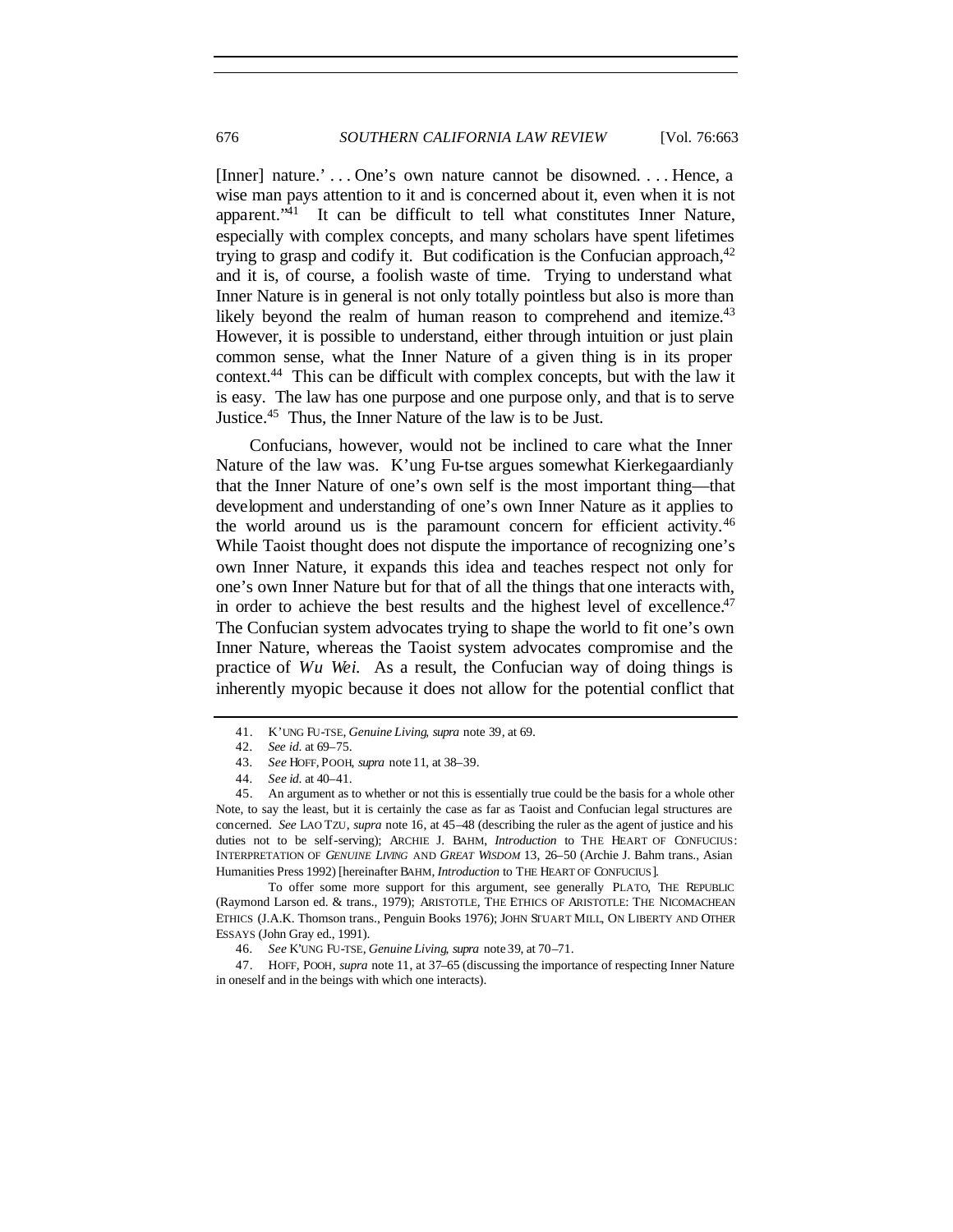2003] *THE THOUSAND MILE JOURNEY* 677

exists between the individual and those things with which one must interact.

K'ung Fu-tse would counter here that the perfectly virtuous person, with a perfect Inner Nature, would not need to change anything in his world because he would automatically exist in harmony with the Tao.<sup>48</sup> Indeed, he goes so far as to say that a completely virtuous man would be able to actually see the future because his understanding of Tao would be so great: "It is natural for a completely genuine man to be able to predict [the course of things]."<sup>49</sup> Though the clairvoyance is probably suspect, even Chuang-tse would be forced to agree that the proposition that the perfect man will not need to affect Nature is inarguably true. If you are perfect in your Nature (and therefore in your relation to the outside world) you have no call to affect anything because everything is set up in just the right way for you to start with. But Taoists recognize that this person of perfect virtue is a synthetic and hypothetical creation in the minds of those who would make everything in their own image. It is impractical for regular, fallible people to keep this goal at the fore, when they must deal with the day-to-day workings of Nature from the perspective of a man of imperfect virtue. Therefore, the Taoist seeks to shape himself to the world, not vice-versa. This episode from the life of Chuang-tse illustrates the difference in thinking between the Confucian Prince of Ch'u and a Taoist philosophy and points out how simply taking a step back and looking at things from a commonsensical standpoint can make Inner Nature clear:

While sitting on the banks of the P'u River, Chuang-tse was approached by two representatives of the Prince of Ch'u, who offered him a position at court. Chuang-tse watched the water flowing by as if he had not heard. Finally, he remarked, "I am told that the prince has a sacred tortoise, over two thousand years old, which is kept in a box, wrapped in silk and brocade." "That is true," the officials replied. "If the tortoise had been given a choice," Chuang-tse continued, "which do you think he would have liked better—to have been alive in the mud, or dead within the palace?" "To have been alive in the mud, of course," the men answered. "I too prefer the mud," said Chuang-tse. "Good-bye."<sup>50</sup>

Everything has its place and its function. To remove something from its natural state, no matter how hard you may strive to fool, coddle or disguise it, is to go against the natural order of things. The Prince attempts to apply his own Inner Nature by ornamenting a turtle in the way that the

<sup>48</sup>*. See* K'UNG FU-TSE, *Genuine Living*, *supra* note 39, at 75–76.

<sup>49</sup>*. Id*. at 108 (citations omitted).

<sup>50.</sup> HOFF, POOH, *supra* note 11, at 41.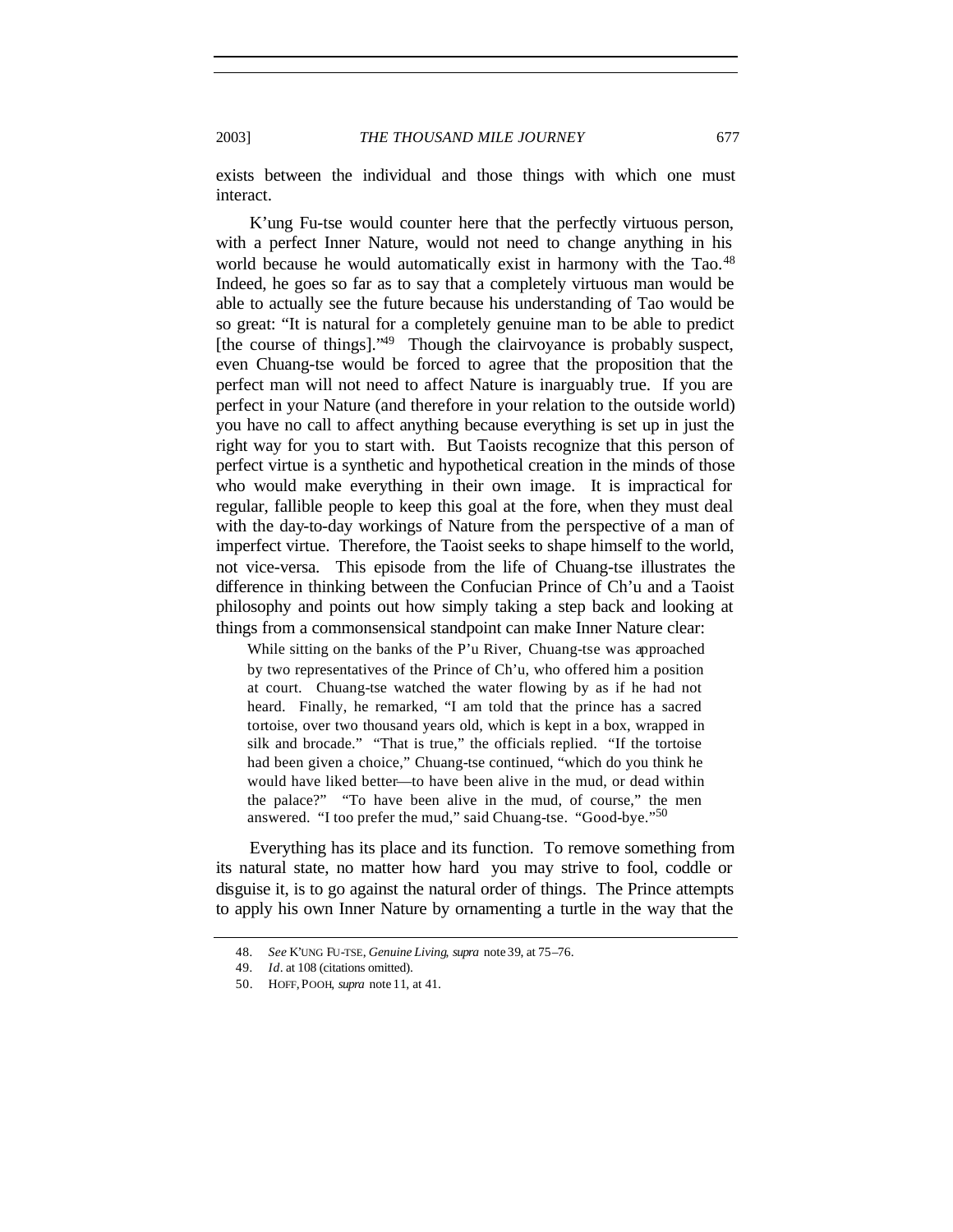Prince himself would expect to be decorated. But it is not in the Nature of the tortoise to wither away in some palace. The Prince has taken the tortoise out of the wilds and forced its domestication, removing its freedom. This, no doubt, recalls Aleister Crowley's statement about China from the beginning of Part I of this Note; the Prince has, in a sense, "abolished wild animals on principle."<sup>51</sup> No Taoist would have cooped the tortoise up in a box, no matter how honorific the animal's position and treatment, because Taoists respect the Inner Nature of things as they are, not as they want them to be. Unfortunately, many lawyers and politicians have completely lost sight of this.

To return to a more pertinent context, the problem is that politicians and lawyers have failed, consistently, to follow the Inner Nature of the law and seek Justice. Since Taoist thought teaches us that the first step towards global change is to change oneself,<sup>52</sup> the best place for our analysis and commentary on ignoring Inner Nature to start is with laws concerning lawyers themselves. Many everyday citizens see lawyers as manipulators of the law rather than upholders of it, and a large part of this must be due to the extreme le eway given by lawyers to themselves in the field of legal ethics. Legal ethics have become so lackadaisical that the term is almost an oxymoron.

For example, in my Legal Profession class, I was taught that the best answer to any question on the Multi-State Professional Responsibility Exam<sup>53</sup> is not the ethical (with a capital "E" as my professor used to say) one, but the one that pushed ethics to its limit without actually breaking any laws. That is to say, the best answer is the one that involves the most conniving with the least possible jail time if caught. That's a system of ethics that only a kleptocracy could love. Since the laws, including those governing legal ethics, are crafted by lawyers and politicians (most of whom were themselves lawyers at one time), is it any wonder that the average man draws the conclusion that lawyers are inherently corrupt? Trying to eke out as much evil as possible before you're forced to confront justice strikes most of us as intuitively distasteful, but there's more that's wrong with it than just that: It's against the Tao. Here, Confucianism and Taoism are, for once, in complete agreement: "The wise man neither

<sup>51</sup>*. See supra* text accompanying note 7.

<sup>52</sup>*. See*LAO TZU, *supra* note 16, at 9.

<sup>53.</sup> The MPRE is the exam that most states give to make sure that a law student is a good ethical candidate to practice law. It is currently used by all U.S. jurisdictions except Maryland, Puerto Rico, Washington, and Wisconsin. MPRE Exam Information, http://www.cpe-cbr.com/BarReview/ mpreexam.htm.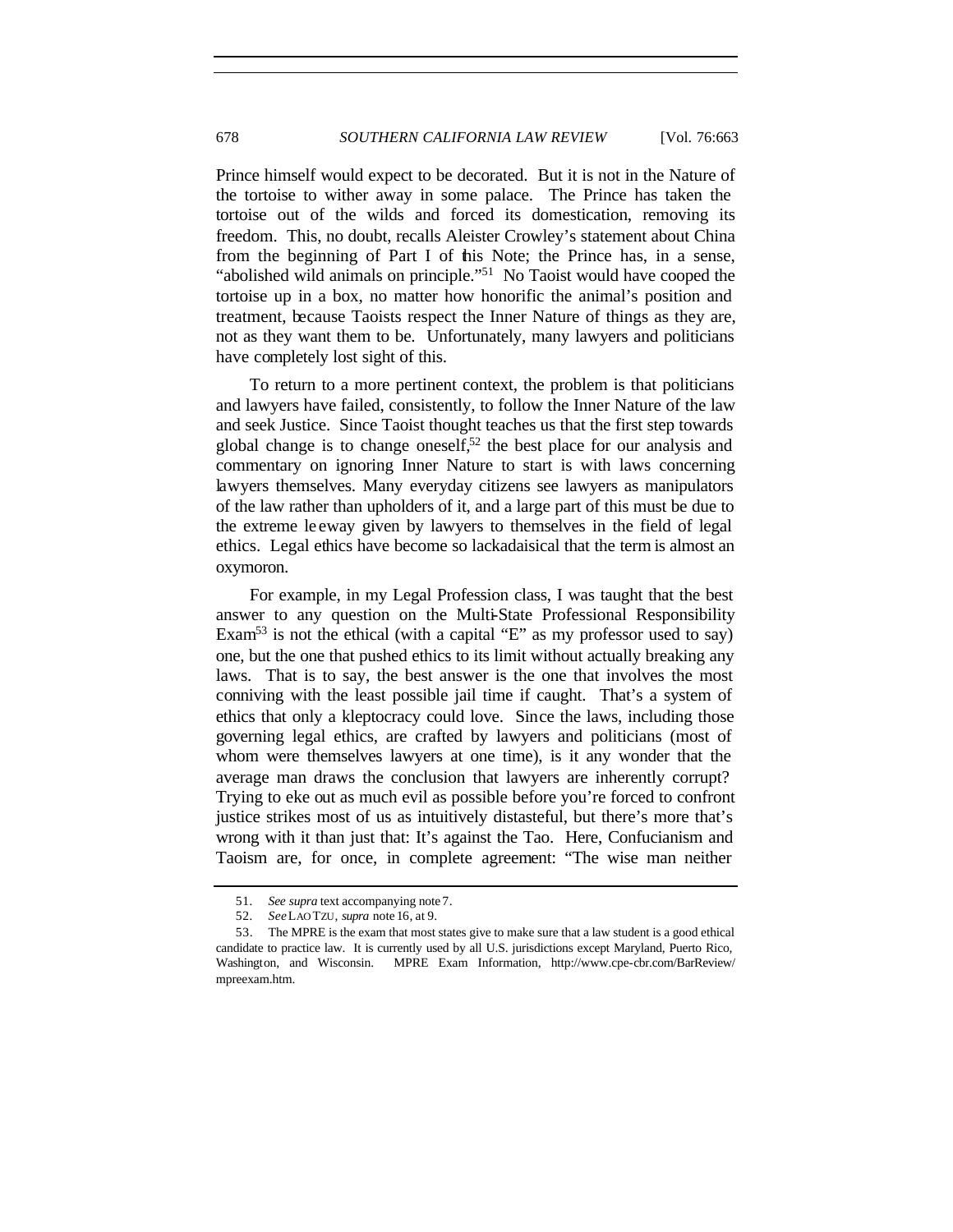## 2003] *THE THOUSAND MILE JOURNEY* 679

deviates from the way inherent in his own inner nature nor causes others to stray from the ways of their own inner natures."<sup>54</sup> Both Lao Tzu and Confucius agreed on this point. "When a *tao* has *teh*, then *yi* prevails. When *yi* prevails, then a *tao* has *teh*.... This is the best way of doing things."<sup>55</sup> Loopholes and purposefully lackadaisical lawmaking allow unethical lawyers to skirt the concerns of justice in favor of their concerns for a victory at trial and offend both Confucian and Taoist minds.

A quick excerpt from the American Bar Association's Model Rules of Professional Conduct will serve to show how and why changes should be made.<sup>56</sup> In this particular instance, the removal of just one word from the law can alter an entire idea, and this is more frequently the case than many people may imagine. Frequently it is the insertion of one niggling "hedge" word in a law that keeps the "e" in legal ethics lower case. For example:

# RULE 3.4: FAIRNESS TO OPPOSING PARTY AND COUNSEL

A lawyer shall not:

(a) unlawfully obstruct another party's access to evidence or unlawfully alter, destroy or conceal a document or other material having potential evidentiary value. A lawyer shall not counsel or assist another person to do any such act[.] $57$ 

The word that I'm referring to here is, of course, "unlawfully." Why is this adverb even present in the above paragraph? Though it may seem innocuous enough, it in fact provides a loophole, an escape clause, by allowing lawyers to engage in "lawful" obstruction of other parties' access to evidence or "lawful" destruction of it. This is exactly the type of avoidance of morals in favor of legalities that everyday people attribute to

<sup>54.</sup> K'ung Fu-tse would construe "others" to mean only other people, whereas a Taoist would construe it to mean all things, human or otherwise, including the law. Nevertheless, the two are on the same page on a basic level.

<sup>55.</sup> BAHM, *Introduction* to THE HEART OF CONFUCIUS, *supra* note 45, at 27. Mr. Bahm uses a couple of terms here that need clarification. He spells "tao" with a small "t" and refers to it with an indefinite article because he uses it in the Confucian manner to just mean "system" or "means." For our purposes, we can understand "tao" with a small "t" to mean a system of laws or government. "Teh" is just another spelling of "te," virtue, as defined above in Part II. "Yi" is a very complex Confucian concept that is addressed indirectly by Lao-tse and other Taoist writers to some extent. It has no English equivalent, but according to Mr. Bahm, it symbolizes "the best way of doing things." *Id*. We can understand it here as a kind of analog to *Wu Wei*, or rather to the results of *Wu Wei*, efficiency and excellence.

<sup>56.</sup> It should be noted that the ABA rules are not binding authority anywhere; most professional responsibility law is state law. However, most states, including California, track the ABA rules relatively closely, and the Model Rules themselves are often used as persuasive evidence or guiding principles at trial.

<sup>57.</sup> MODEL RULES OF PROF'L CONDUCT R. 3.4(a) (2001).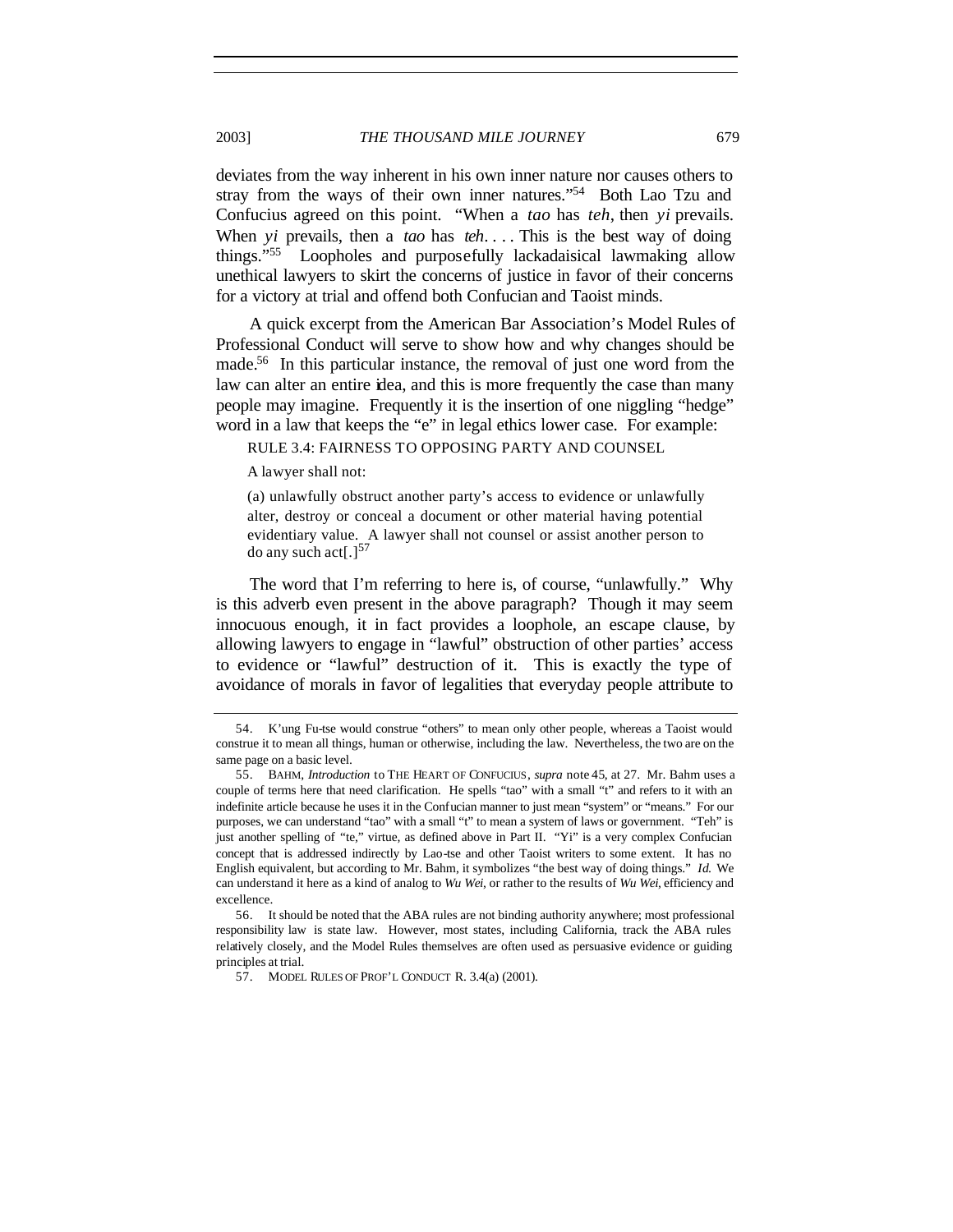an inherent prurience in lawyers. The word "unlawfully" should simply be removed from the above clause, and lawyers held to a standard of pure individual conduct. Forcing the law away from its Inner Nature, often called the "spirit of the law" in the West, by inserting artificial hedge terms like "unlawfully" or "improperly" in ethics codes can only lead to mistrust and inefficiency.

Many people might argue that the desire to hedge and protect themselves in illicit activities comes from the fact that lawyers are greedy. This is perhaps true, though there is no logical reason to assume that they are any greedier on average than doctors or janitors or anyone else. The truth is that this type of desire really stems from pride. Pride is all too common a sin among those of much education, and it is perhaps the single most pervasive and dangerous failing of lawyers and politicians. K'ung Fu-tse discusses this point, purporting to advocate humility, but the Confucian argument here ultimately comes off as condescending and patronizing: "When [the wise man] finds himself amid wealth and dignity, he conducts himself as one who is worthy and esteemed. When he finds himself among the poor and despised, he behaves in ways appropriate to poverty and disdain."<sup>58</sup> Taoists would respond to this by saying, "Well and good, but why must the wise man attempt to alter his Inner (or Outer) Nature in order to please those around him?"<sup>59</sup> Taoism teaches us that there is one Way for all purposes and for all situations. Exhibiting artificial pride or affected humility is not the path of the Tao.

Taoist thought warns against the power of intellectual pride to throw things out of whack. As Mr. Hoff puts it, "[D]own through the centuries, man has developed a mind that separates him from the world of reality, the world of natural laws. . . . Such a mind, even if of high intelligence, is inefficient."<sup>60</sup> By recognizing and working with Inner Nature, by focusing on the spirit and not the letter of the laws and their Just purpose, we can make the laws efficient and virtuous, rather than manipulative and "Confusing." Pride can take many forms and can be the hidden cause of many problems, as this story illustrates:

On a trip to Sung, Yang-tse spent the night at an inn. The innkeeper had two wives, one beautiful, the other very plain. The plain one was treated with honor and affection, but the beautiful one was ignored. The next day, Yang-tse asked a boy of the household why. He replied, "The

<sup>58.</sup> K'UNG FU-TSE, *Genuine Living*, *supra* note 39, at 82.

<sup>59</sup>*. See* LAO TZU, *supra* note 16, at 10–11.

<sup>60.</sup> HOFF, POOH, *supra* note 11, at 77.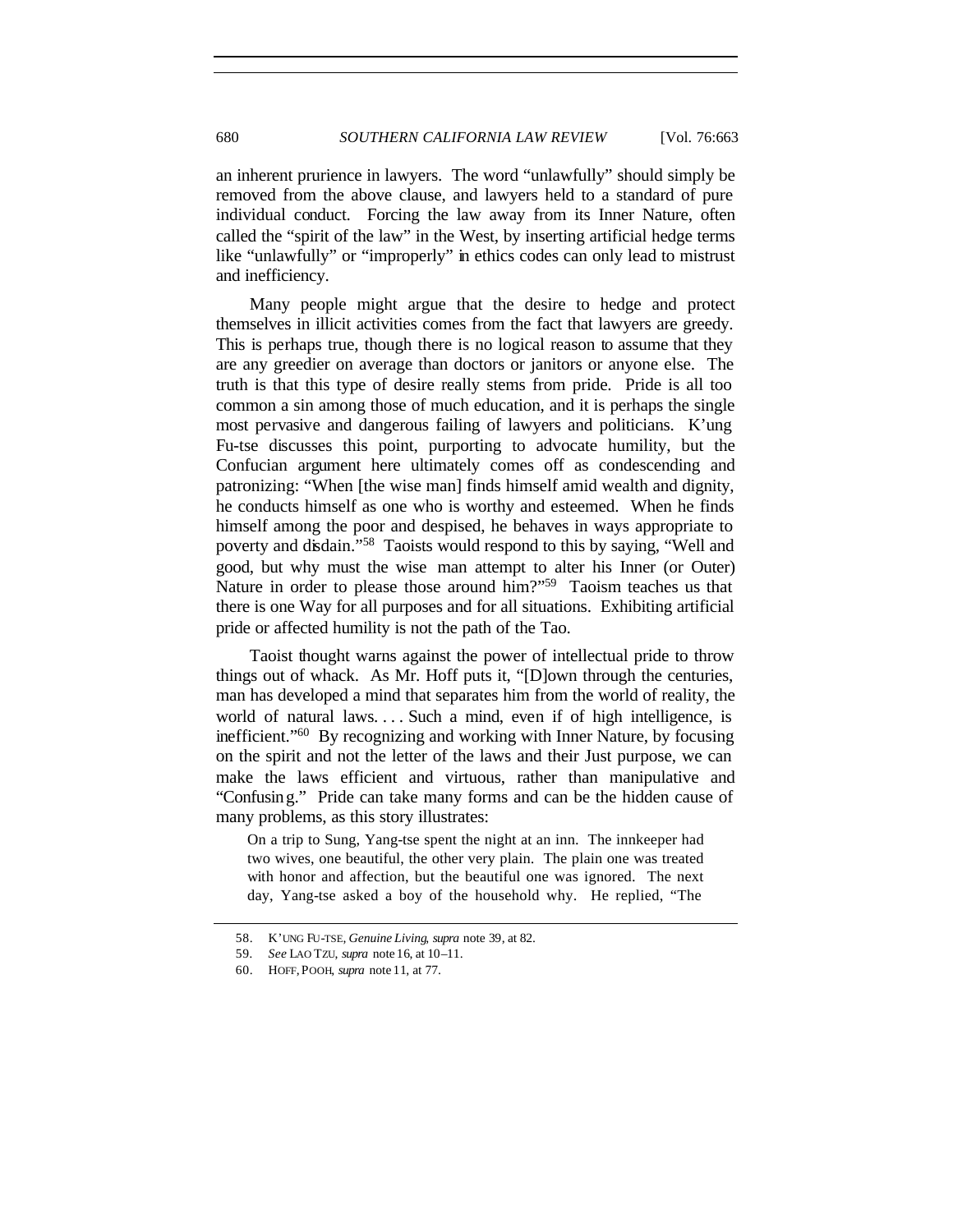beautiful one knows that she is beautiful; the plain one knows that she is plain."

When Yang-tse returned, he addressed his disciples: "Remember this, my followers. Put away your pride, and act upon your Virtue. If you do this, how can you not be loved?"<sup>61</sup>

Let us not forget that a beautiful mind can foster arrogance as easily as a beautiful aspect, if not more so. We must swallow our pride and abandon our desire, striving to pursue the Inner Nature of the law without fear of how low we may have to "stoop" in our dealings with everyday citizens. This is not, however, a plea to alter our behavior so that we may achieve a cessation of jokes and jibes and become popular with non-lawyers; that goal would be one of pride. In fact, it is a method designed to cure the disease of lawyers' and politicians' notoriety: unethical behavior as a result of unnecessary pride. The symptom is immaterial.

All this discussion of high-minded ideals and sins of pride and greed may put some in the mind of St. Augustine's *City of God*, but as always with the Tao, things are simpler than they may appear. Once we've recognized what the problem is, all we have to do is avoid it. All we have to do is keep our laws rigorous in their pursuit of honesty, scrupulous in their ambition for Justice. The problem is right in front of us, yet some seem unable to figure out how to defeat it. We addressed *Wu Wei* earlier, and discussed the power of no force, of circumvention, to overcome even the most difficult dilemmas. The Ancient Chinese story of "The Old Master and the Horse" will demonstrate how this principle can function in general practice:

A horse was tied outside a shop in a narrow Chinese village street. Whenever anyone would try to walk by, the horse would kick him. Before long, a small crowd of villagers had gathered near the shop, arguing about how best to get past the dangerous horse. Suddenly, someone came running. "The Old Master is coming!" he shouted. "*He'll* know what to do!"

The crowd watched eagerly as the Old Master came around the corner, saw the horse, turned, and walked down another street.<sup>62</sup>

Applying Taoist reasoning to real life is just that simple. In fact, many Westerners would call it common sense. We don't need complex Confucian systems that distance from the Inner Nature of other beings and things. The Old Master did not waste time elucidating his ideals to the

<sup>61.</sup> HOFF, P IGLET, *supra* note 28, at 189–90.

<sup>62</sup>*. Id*. at 156–57.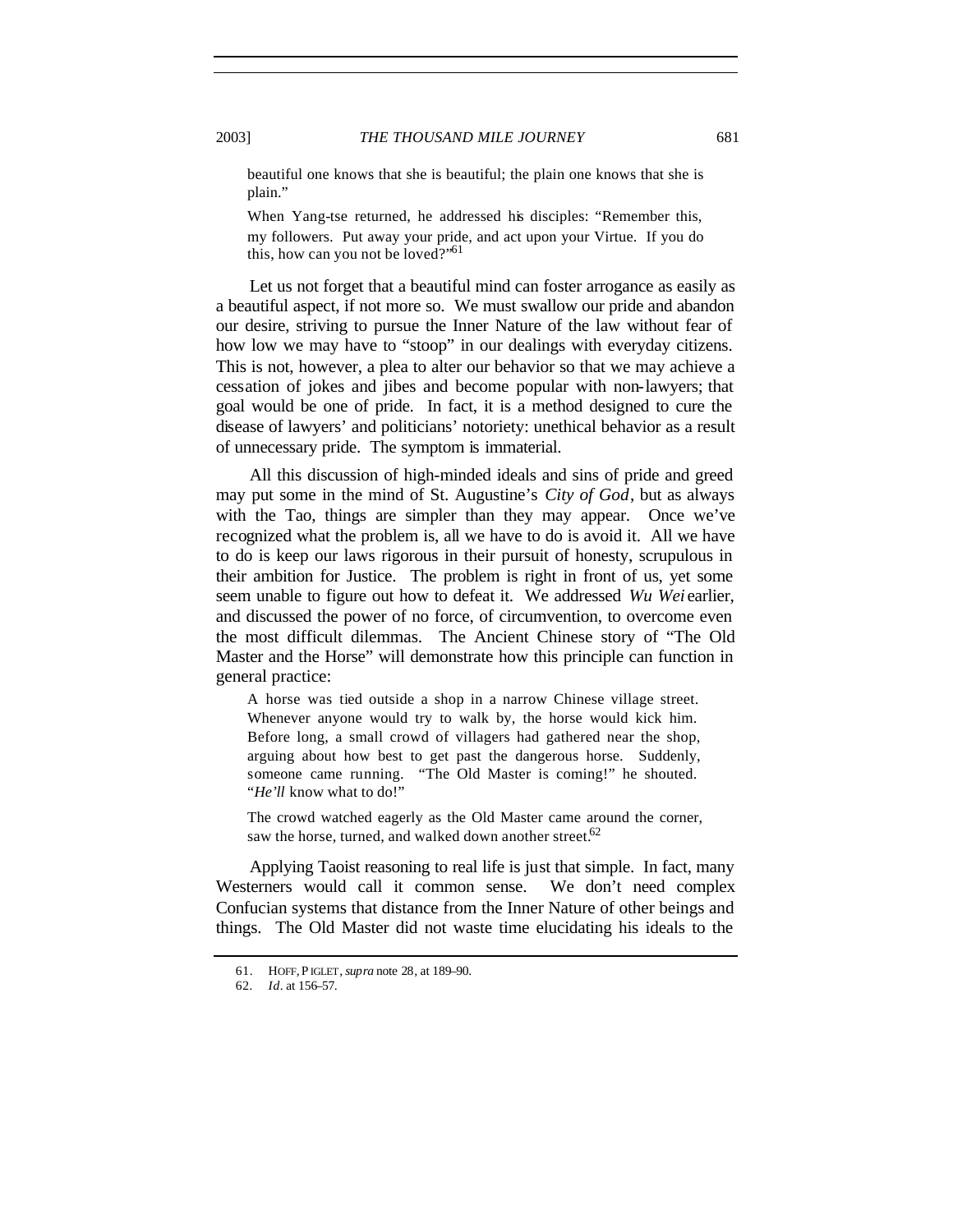people and lecturing them on the best way to avoid errant horses. He didn't try to give them a lesson about the forces of nature inside the horse and how they could be tamed or controlled by the application of some external system. And he did not try to bolster his pride and personal interests by making excuses and hedging. He just went around all of it, the horse included, demonstrating the ability of the principle of *Wu Wei* to let his problem solve itself, rather than forcing it with unnecessary and prideful effort. Like it or not, and whether or not they will admit it, lawyers and politicians are the "Old Masters" of everyday life in this country. When lawyers lead by example, when the laws have no escape clauses for the unethical, when they keep Inner Nature of all things in their minds instead of some artificial image of self, problems of the law and lawyering will solve themselves.

Keep *Te*, virtue, in your mind and achieve it through the practice of *Wu Wei*, no force, and you cannot fail because you are working with your own Inner Nature and that of the things around you. Some of those deeply entrenched in the wrong way of doing things will no doubt mock this attitude (and indeed this whole Note) as unworkable, juvenile, or impossibly idealistic. When they do, recall the words of Lao-tse: "When they hear of the Way, The highest minds practice it; The average minds think about it And try it now and then; The lowest minds laugh at it. If they did not laugh at it, It would not be the Way."<sup>63</sup>

#### IV. CULTURE SHOCK

*The Westerner has been able to move forward in ordered steps*, *while we [East Asians] have met superior civilization and have had to surrender to it*, *and we have had to leave a road we have followed for thousands of years*. *The missteps and inconveniences this has caused have*, *I think* , *been* 

*many*.

#### *–Jun'ichiro Tanizaki*<sup>64</sup>

Like all political/philosophical systems, the nonmetaphysical aspects of Taoism need to be put into practice, at least hypothetically, before we can assess the level of their usefulness or even whether they work at all. Since, as the old Taoist saying goes, "A journey of a thousand miles begins with a single step," we'll condense our analysis, considering two seemingly innocuous, minor, even ancillary, areas of legal practice. From here,

<sup>63</sup>*. Id*. at 60 (emphasis omitted).

<sup>64.</sup> JUN'ICHIRO TANIZAKI, IN PRAISE OF SHADOWS 8 (Thomas J. Harper & Edward G. Seidensticker trans., 1977).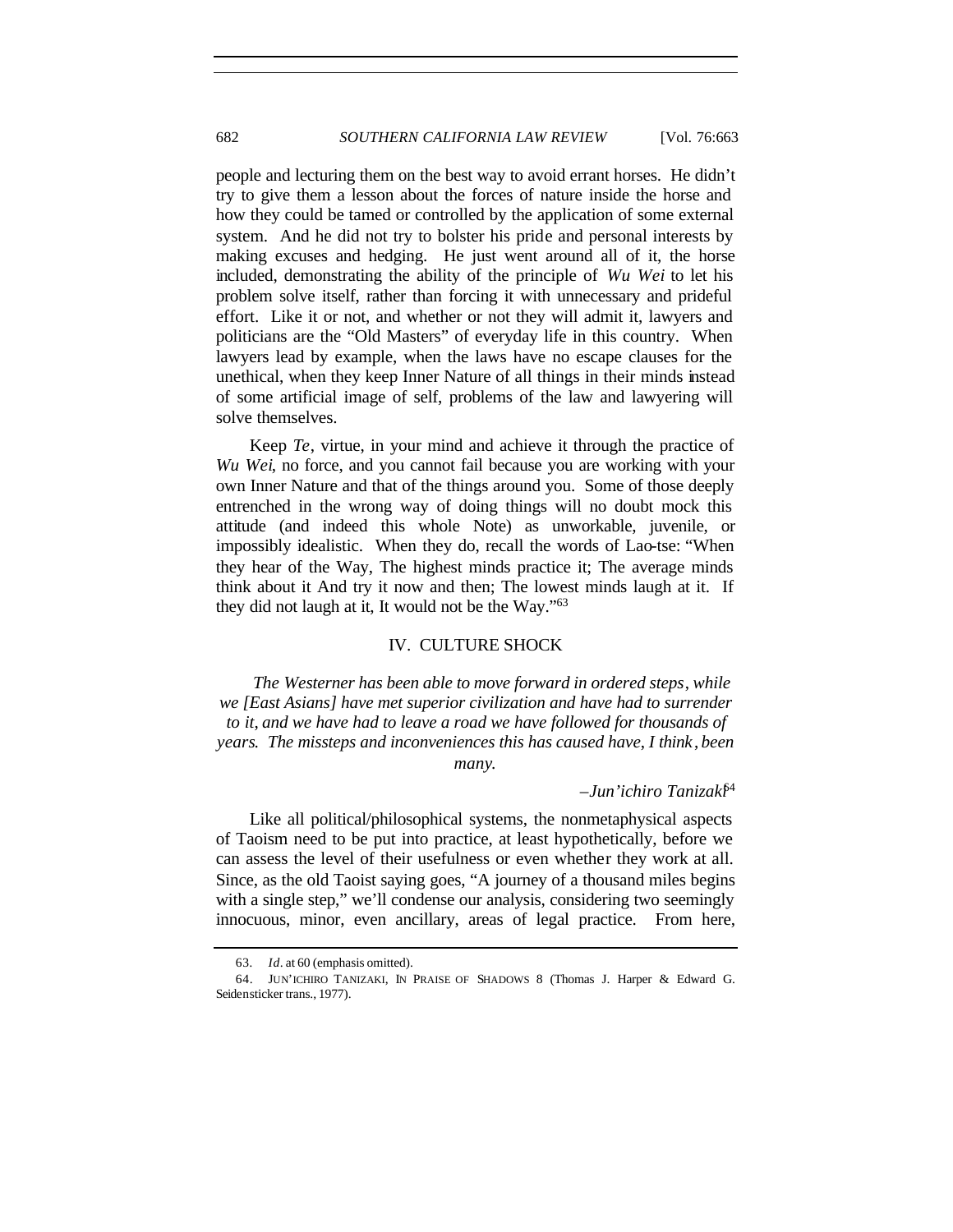though, like the good logicians that we are, we'll induce general precepts and guidelines that can be applied to much larger contexts and synthesized with those concepts covered in the previous section. The two items on the menu today are: gender neutrality in legal and political writing, and the "bluebook"<sup>65</sup> system of footnoting that everyone from Supreme Court Justices to humble law review note writers uses to make our citations look so professional. Though these topics may seem so procedural as to be of no cause for concern for so multifaceted a philosophy as Taoism, nothing could be further from the truth. Every grain of sand is the Tao, after all.

First, we'll take up one of the most pernicious, disharmony-causing trends in modern language, be it legal or otherwise: gender neutrality. But, you might ask, how can something that's *neutral* be bad? Surely neutrality is inherently neither bad nor good! Well, as the coming to light of various bank records from World War II Switzerland have shown us, neutrality is largely an illusion.<sup>66</sup> Taoists have known this for years: Balance does not mean merely neutralizing energies, it means harmonizing and harnessing them.

Gender-neutrality causes discord in legal language for just this reason. Rather than harmonize, it neutralizes. Rather than harness order, it unleashes chaos. One of the most important and basic goals of the laws and the language used to enumerate and describe them is clarity. It has long been a complaint of non-lawyers and law students alike that the "legalese" of politicians and judges is indecipherable because of ambiguity and over-complexity.<sup>67</sup> The problem is pervasive.

Still, unsatisfied with even the current level of confusion and indistinctness in legal language (and language in general for that matter) some groups are now calling for, and succeeding in acquiring, a complete gender-neutralization of all nouns and adjectives in any type of writing, be it legal, formal, or casual. $68$  In fact, when first tasked with writing this Note, I was admonished by both a memorandum and the handbook for the

<sup>65</sup>*. See generally* THE BLUEBOOK: A UNIFORM SYSTEM OF CITATION (Columbia Law Review Ass'n et al. eds., 17th ed. 2000) [hereinafter THE BLUEBOOK].

<sup>66</sup>*. See, e*.*g*., Jerrold Kessel, *Study: Swiss Bank Stashed Gold Taken from Nazi Camp Victims*, CNN Online, *available at* http://www.cnn.com/WORLD/europe/9805/2 5/nazi.gold/ (May 25, 1998).

<sup>67.</sup> Legalese has become such a problem that many law professors are now attempting to wean their students away from it (although case reporters and statutes show no sign of following this trend). One such professor is Eugene Volokh of UCLA Law School, who maintains a website that posits alternate ways of putting common legalese terms. The address is: http://www.law.ucla.edu/faculty/ volokh/legalese.htm.

<sup>68</sup>*. See, e*.*g*., JOSEPH M. WILLIAMS, STYLE: TEN LESSONS IN CLARITY AND GRACE 34–36 (6th ed. 2000).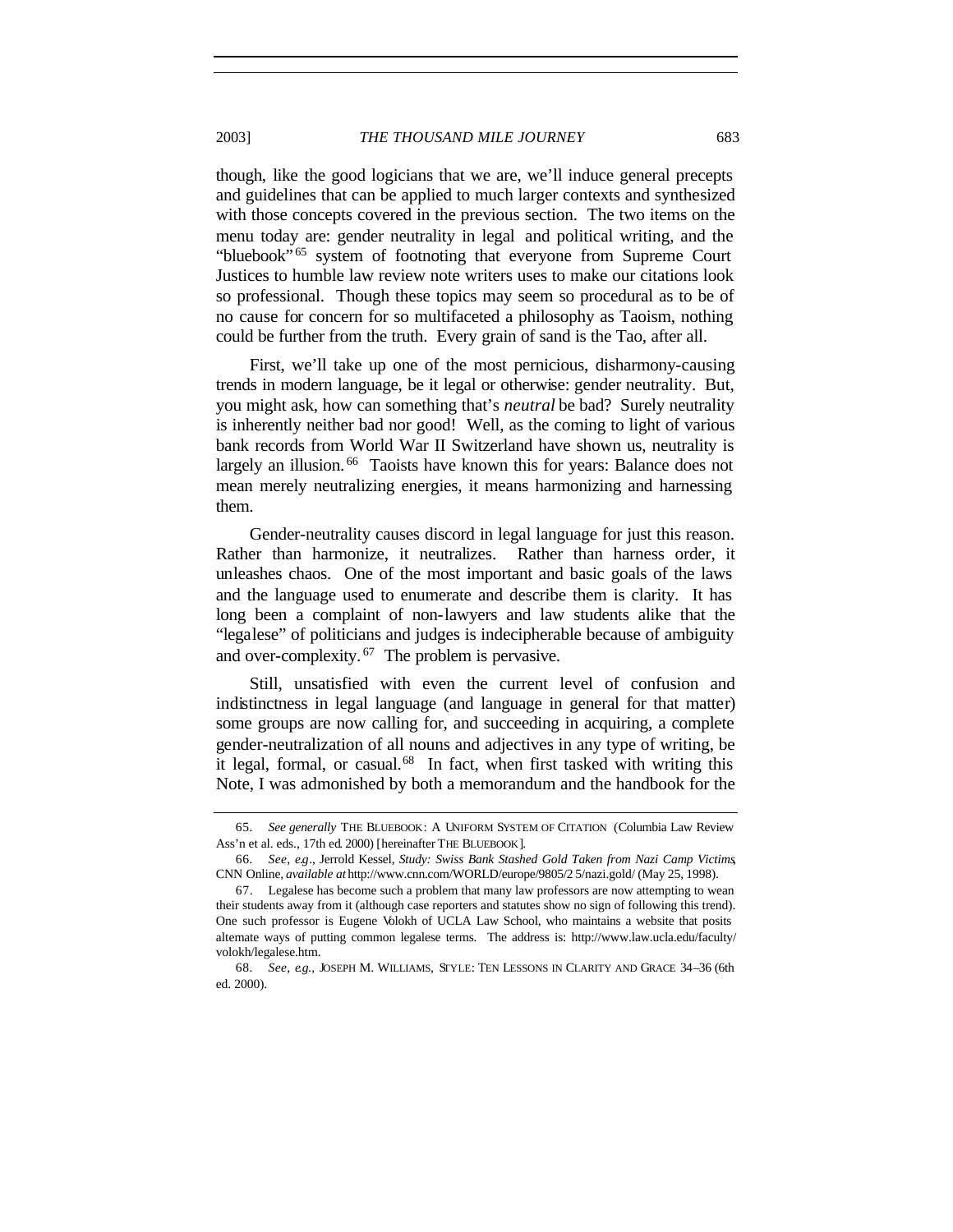Southern California Law Review to be fastidious in my use of genderneutrality within this Note, lest some party "take offense."<sup>69</sup>

Regardless of anyone's personal feelings about the benefits or penalties of gender-neutrality, the fact remains that adding complexity and confusion is patently diametrically opposed to the tenets of simplicity and clarity that underlie all Taoist thought.<sup>70</sup> Gender-neutrality, by its nature, complicates things because it causes grammatical constructions to be either less specific (such as pairing a singular noun with a plural pronoun) or just longer (by adding pronouns or portmanteau suffixes to keep things gender nonspecific, for example).<sup>71</sup> Therefore, this gender-neutralization provides the perfect example of how to apply some Taoist principles to an area of legal practice, and end up with an improved state of things.

Recall the concept of *Te*, virtue. Recall that it emphasizes balance between contravening forces in nature. Of the vast array of these opposing forces, perhaps the most primal conflict, both externally and internally, is that between masculine and feminine. Followers of the Way have been trying to resolve this discord for years by striving to achieve a virtuous balance between these two forces within the human spirit. In fact, the practice is so old that Lao-tse himself addresses it quite specifically in *Tao Te Ching*, saying, "Know the masculine, Keep to the feminine, And be the Brook of the World."<sup>72</sup> Even Confucianism recognizes this fundamental difference, but, characteristically, it focuses not on harmony between the two forces, but the antagonistic nature of the opposites themselves.<sup>73</sup>

Let's take a look at some examples, to see just what gender-neutrality has gotten us into. Here is just one sentence from an agricultural commerce law recently added to Oregon's Vehicle Code. Note that the use of "updated" gender-neutral language precluded the drafters from daring to consider the use of "controversial" pronouns:

"*The vehicles may be used in transporting the farmer's own agricultural commodities, agricultural products or livestock that were originally grown or raised by the farmer on the farmer's own farm*."<sup>74</sup>

<sup>69.</sup> S. CAL. LAW REVIEW VOLUME 76, STAFF MANUAL app. G (2002–2003) (quoting LINDA HOLDEMAN EDWARDS, LEGAL WRITING: PROCESS, ANALYSIS AND ORGANIZATION (1996)).

<sup>70</sup>*. See* discussion *supra* Parts II, III.

<sup>71</sup>*. See* WILLIAMS, *supra* note 68, at 35.

<sup>72.</sup> LAO TZU, *supra* note 16, at 42.

<sup>73</sup>*. See* BAHM, *Introduction* to THE HEART OF CONFUCIUS, *supra* note 45, at 23–26.

<sup>74.</sup> OR. REV. STAT. § 805.390(1) (2001).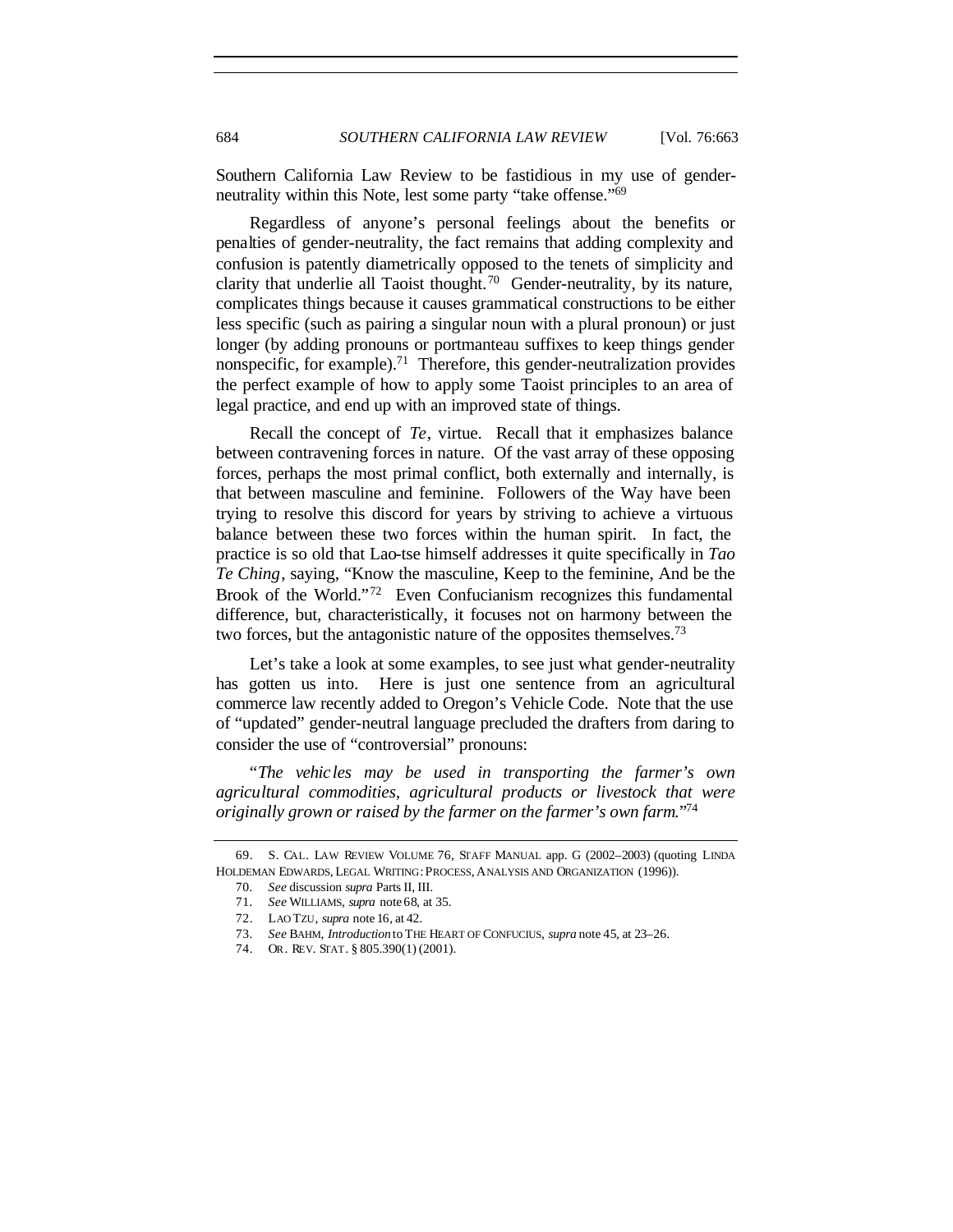2003] *THE THOUSAND MILE JOURNEY* 685

This sentence, like many in today's laws, is confusing enough, even with the use of the most specific and clear language possible—especially to a farmer who just wants to get his goods to market. Let's not forget that those people who are affected by laws are the ones who should be most readily able to understand them. This type of aggressive neutrality at the cost of clarity (not to mention aesthetics) stems from the worst kind of masculine energy imbalance, the very thing that the Taoist notion of *Te* warns against.<sup>75</sup> Over-complexity and favoring "length before strength" in rhetoric are characteristic elements of the masculine force so dominant in Confucian thought.<sup>76</sup> It is for a wholly analogous reason that so many people find reading and understanding Confucius' *Analects* and many other Confucian writings to be dense, difficult, and nonsensical.<sup>77</sup> Surely the above sentence is clearer if we abandon masculine aggression for neutrality and allow a few minor "regressions" back to the use of the old default pronoun system:

"*The vehicles may be used in transporting his agricultural commodities, agricultural products or livestock that were originally grown or raised on his farm.*"

Much better. Still obscure, but for other reasons, and we are only addressing gender-neutrality here; the law is obviously clearer without it, and this is only a relatively minor example.

The real question, however, is not so much about gender-neutrality *in* the laws as about the laws mandating gender-neutrality themselves. Many women's groups and other organizations demand the removal of words they find demeaning to women from the legal lexicon (essentially these words are "he," "him," and "his"), and the substitution of words that are so unclear and meaningless as to be demeaning to everyone.<sup>78</sup> In the West, we are somewhat used to overbearing politicians and complexity seemingly for its own sake, but it may come as a surprise to learn that the same thing is true of the East. China was, after all, a heavily Confucian country, and the follower of K'ung Fu-tse was never one to favor paring down of language or laws. But, then as now, Taoists had an answer. Lao-tse saw

<sup>75</sup>*. See* HOFF, PIGLET, *supra* note 28, at 78–79.

<sup>76</sup>*. See id*.; HOFF, POOH, *supra* note 11, at 2–4, 24–26.

<sup>77</sup>*. See supra* text accompanying note 21. *See also* BAHM, *Introduction* to THE HEART OF CONFUCIUS, *supra* note 45, at 14–15 (commenting on the difficulty and complexity of Confucius' major works).

<sup>78</sup>*. See, e*.*g*., *New Yorkers Approve Making Constitution Gender-Neutral*, Fox News Online, *available at* http://www.foxnews.com/story/0,2933,38209,00.html (Nov. 7, 2001). New York is not the only state to have forced gender-neutrality in its constitution. Five other states, including California, also have similar mandates, with a sixth state, Florida, to join in 2003. *See id* .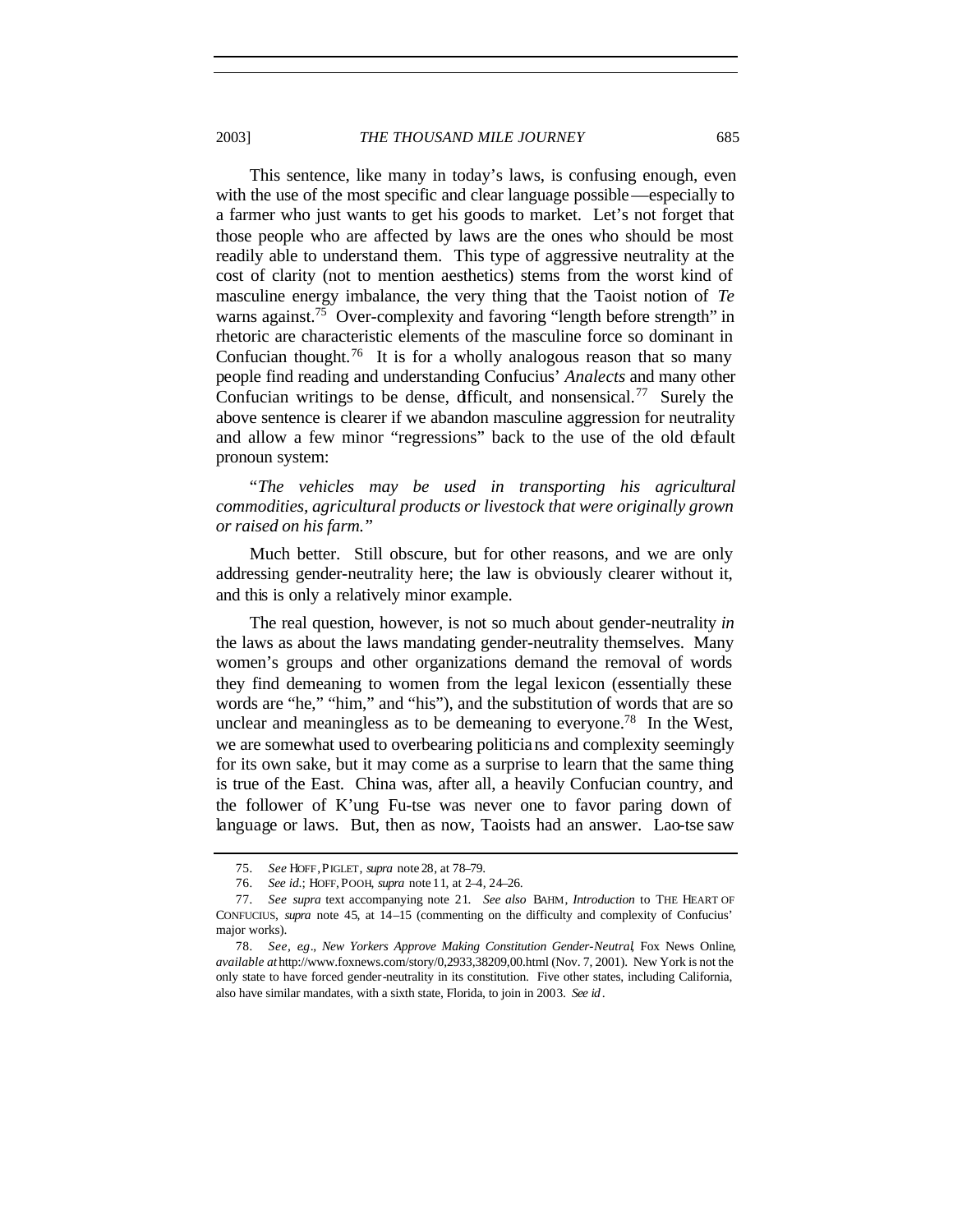that these desires came from nothing more than an improper aggressiveness, a disconnection from the feminine, too much masculinity, not enough *Te*:

He who knows how to guide a ruler in the path of Tao

Does not try to override the world with force of arms.

. . . .

What you want is to protect efficiently your own state,

But not to aim at self-aggrandisement.

. . . .

You must never think of conquering others by force.

For to be over-developed is to hasten decay,

And this is against  $Tao[.]^{79}$ 

If we simply apply this same principle to our own laws, we need not suffer through unintelligible prose and unnecessary bandying about with various makeshift phraseologies. Ultimately abandoning the feminine side of the equation and wholeheartedly barreling forward with only the masculine (despite any number of arguments that gender-neutrality is "feminist"), these laws force us all to say things we don't mean and be things we don't want to. We need to recognize that things in their natural, default state are ideal.

If we continue down this road, what will be next? A complete ban on all Romance languages in the laws, no doubt, since these languages have mandatory gender-specificity in *all* their nouns, not just pronouns, and so must be offensive to women (or, alternatively, men depending on the gender of the noun) by their very natures. And how about after that? A ban on all English words ending in -or, -er, and -eur (these being masculine suffixes borrowed from Greek, German, and French, respectively) or -trix, -eress and -euse (these being their feminine equivalents)?<sup>80</sup> Soon there'll be no more using "offensive" words like actor or heiress or amateur; we'll have to replace them with ridiculous circumlocutions like "stage speaker" and "heirperson" and "amat."

Now then, you may be thinking to yourself at this point, particularly if you disagree with my position: "He's ignoring the obvious historical and sociological contexts that gender-neutrality has arisen from—he's treating

<sup>79.</sup> LAO TZU, *supra* note 16, at 45–46.

<sup>80.</sup> For etymological definitions of these and other suffixes, see the appropriate entries in THE COMPACT OXFORD ENGLISH DICTIONARY (Edmund S. Weiner & John Simpson eds., 1991).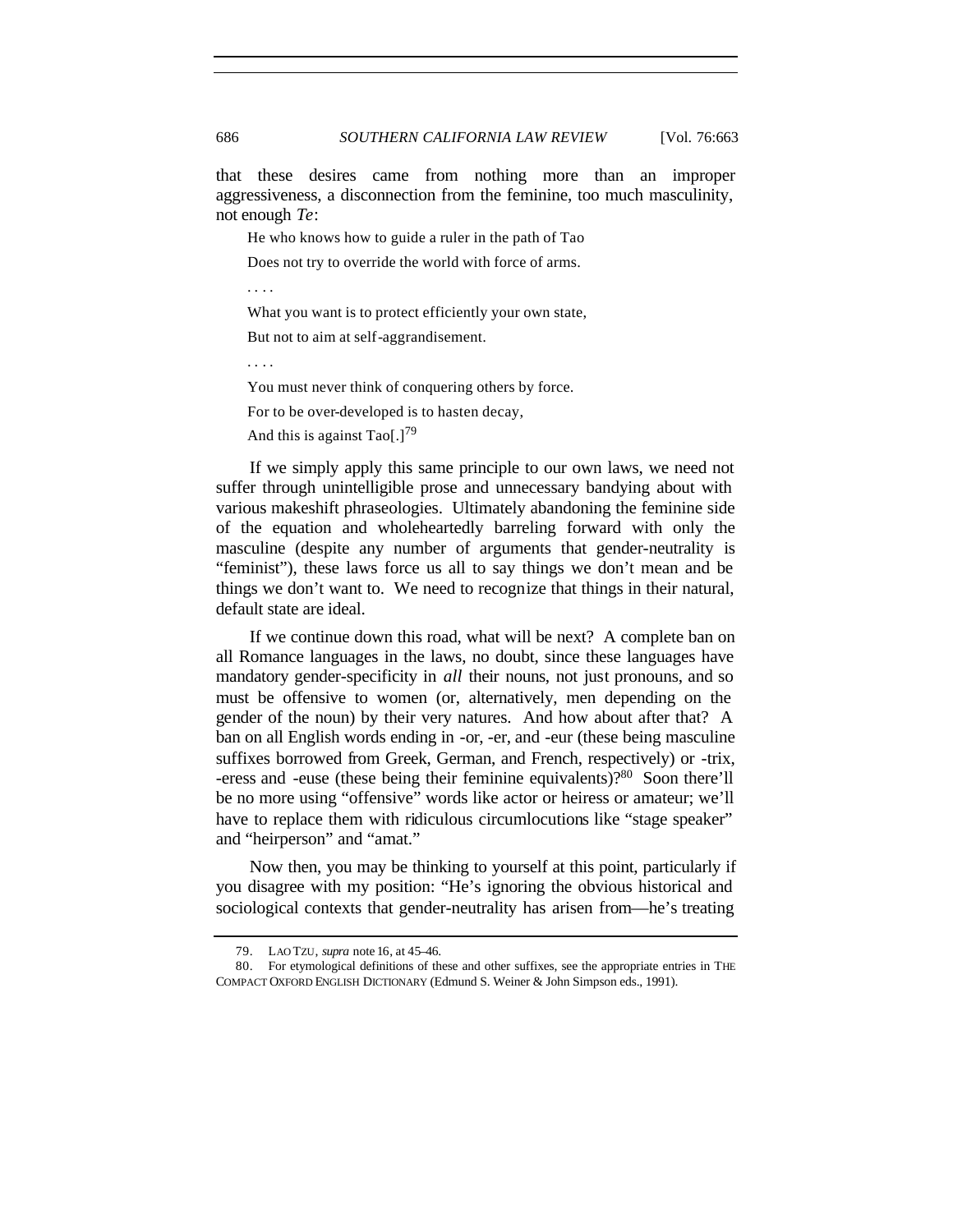2003] *THE THOUSAND MILE JOURNEY* 687

it like a random linguistic oddity or the product of some caprice." Yes and no. I certainly do not believe that gender-neutrality suddenly appeared on the rhetorical scene like a *deus ex machina*; however, the historical and social contexts from which it has arisen are immaterial. This is why: Earlier I described that, from a Taoist perspective, the desire for this kind of linguistic amendment can only stem from a basic imbalance in the masculine and feminine forces within the spirits of those who advocate it.<sup>81</sup> This imbalance precedes and overrides all historical or sociological concerns, because it is this very imbalance that drives these concerns in the first place. What this means, essentially, is that those social tensions (i.e., sexism, and other forms of prejudice) that gave rise to the desire for neutrality really themselves are the product of this larger imbalance. To address that directly, therefore, would be like addressing a single symptom of a disease rather than the cause of it. Gender neutrality and other modern inventions of its ilk (i.e., so-called "political correctness") are a form of what I like to call "pendulum swingers." They are designed to combat prejudice not by addressing prejudice itself, but rather by swinging the pendulum in the other way; fighting fire with fire. This approach cannot possibly lead to an efficient outcome. It would be like trying to breach a fortress wall by piling more stones on top of it. Sure, it might collapse eventually, but even if it does, the breach will instantly be filled up with an enormous pile of rock. An old Western aphorism teaches that "two wrongs don't make a right." Unquestionably, this is in line with a Taoist ideology. Therefore, I am not seeking to excise gender-neutrality and leave all the other products of this imbalance alone because I dislike gender-neutrality. I'm using gender-neutrality as a particularly apt example of how this imbalance causes inefficiency and imprecision, and as a case in point as to why the imbalance needs to be addressed now, before things get worse. Therefore, no, I am *not* treating gender-neutrality as if it were a capricious preference, but I *am* ignoring the historical and social contexts from which it arose because these are superseded by a larger, more fundamental concern.

In sum, gender-neutrality characteristically represents the type of unnecessary manipulation that can only lead to more dissatisfaction and more restriction of free speech in the long run. Making changes to an efficient, correct system for capricious, untenable reasons leads to a downward spiral of anti-Natural behavior. Fighting the Tao and the inherent state of things is always a vicious circle, and it can only end in a

<sup>81</sup>*. See supra* text accompanying note 72.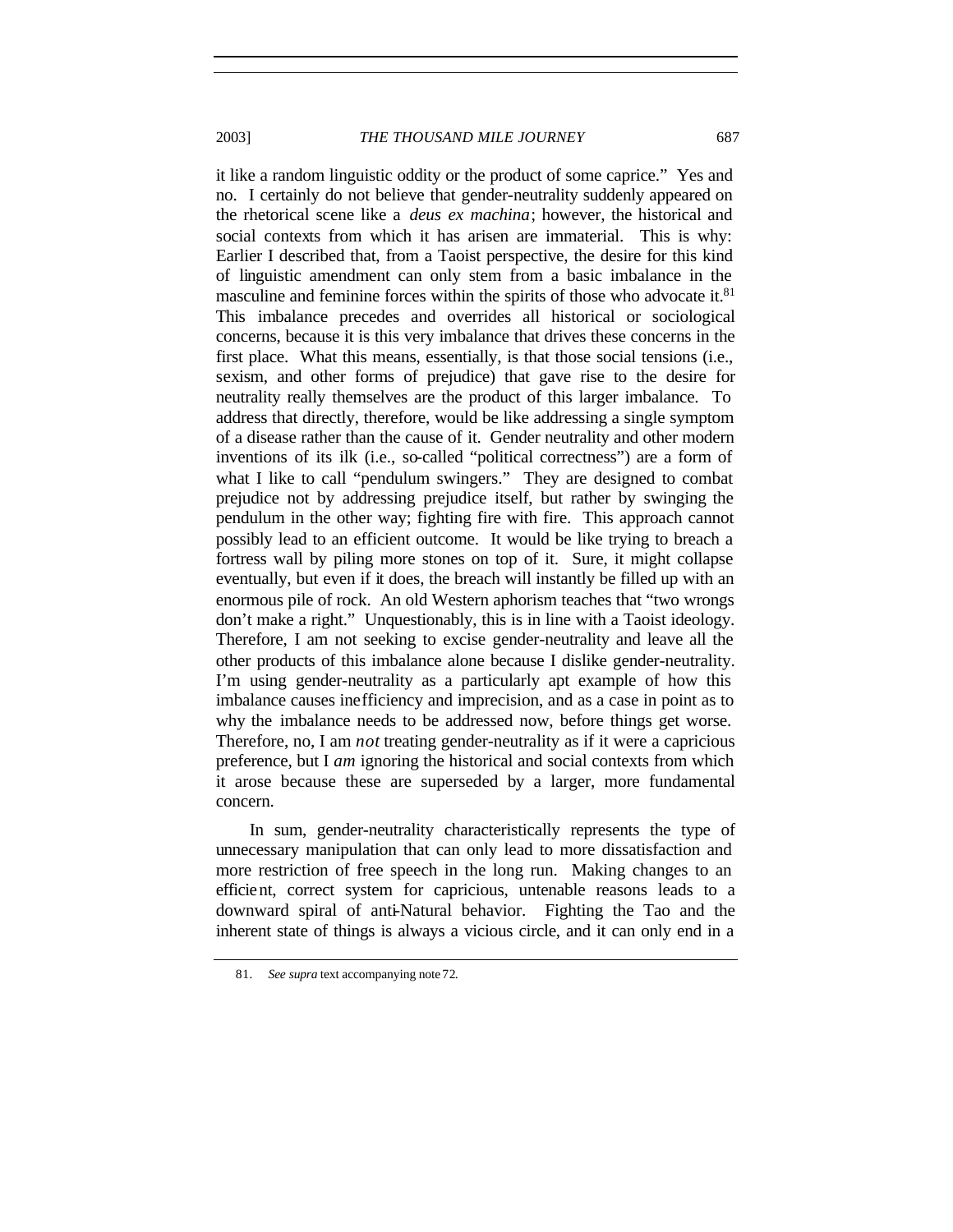revolving door of dissatisfaction and, at the end of the day, to disappointment, as this ancient Chinese story illustrates:

There was once a stonecutter, who was dissatisfied with himself and with his position in life.

One day, he passed a wealthy merchant's house, and through the open gateway, saw many fine possessions and important visitors. "How powerful that merchant must be!" thought the stonecutter. He became very envious, and wished that he could be like the merchant. Then he would no longer have to live the life of a mere stonecutter.

To his great surprise, he suddenly became the merchant, enjoying more luxuries and power than he had ever dreamed of, envied and detested by those less wealthy than himself. But soon a high official passed by, carried in a sedan chair, accompanied by attendants, and escorted by soldiers beating gongs. Everyone, no matter how wealthy, had to bow low before the procession. 'How powerful that official is!" he thought. "I wish that *I* could be a high official!"

Then he became the high official, carried everywhere in his embro idered sedan chair, feared and hated by the people all around, who had to bow down before him as he passed. It was a hot summer day, and the official felt very uncomfortable in the sticky sedan chair. He looked up at the sun. It shone proudly in the sky, unaffected by his presence. "How powerful the sun is!" he thought. "I wish that *I* could be the sun!"

Then he became the sun, shining fiercely down on everyone, scorching the fields, cursed by the farmers and laborers. But a huge black cloud moved between him and the earth, so that his light could no longer shine on everything below. "How powerful that storm cloud is!" he thought. "I wish that *I* could be a cloud!"

Then he became the cloud, flooding the fields and villages, shouted at by everyone. But soon he found that he was being pushed away by some great force, and realized that it was the wind. "How powerful it is!" he thought. "I wish that *I* could be the wind!"

Then he became the wind, blowing tiles off the roofs of houses, uprooting trees, hated and feared by all below him. But after a while, he ran up against something that would not move, no matter how forcefully he blew against it—a huge, towering stone. "How powerful that stone is!" he thought. "I wish that *I* could be a stone!"

Then he became the stone, more powerful than anything else on earth. But as he stood there, he heard the sound of a hammer pounding a chisel into the solid rock, and felt himself being changed. "What could be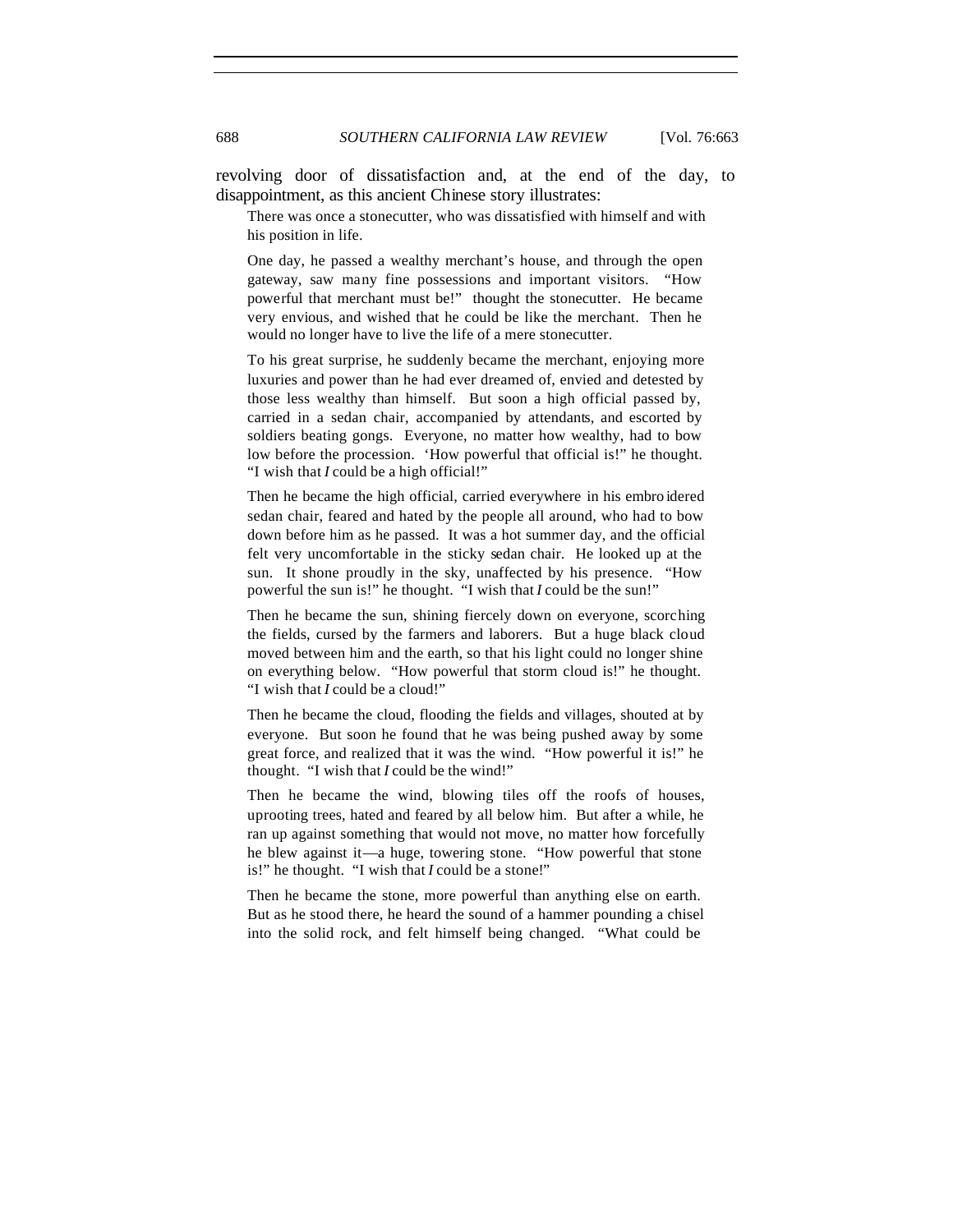more powerful than I, the stone?" he thought. He looked down and saw far below him the figure of a stonecutter.<sup>82</sup>

We must not follow the stonecutter's example and chase our tails. Forcing gender-neutral language into our laws will only start us down the road to more and more outlandish bastardizations of the language, until the statutes and cases we read are so complex as to be unintelligible. We have tolerated it thus far, I think, primarily because in the West we are used to Confusion. But it doesn't have to be that way.

Another example of the worst kind of unnecessary Confusion comes in a benign-looking, wire-bound volume with the amiable name of the "bluebook."<sup>83</sup> I hope that you're not familiar with this book, but it's my guess that if you're reading this, you're only too familiar with it. Just in case, though: The bluebook purports to be a logical system of citation, designed to make it easy and quick to craft references and then to be able to find the referenced work, should you desire to do so from a footnote.<sup>84</sup> This is far from the reality of the situation. It may not be too much of an exaggeration to say that this book could be considered, if not the Bible, then certainly an archetype, of the Confucian system of writing taken to its logical limits. If you have a lot of experience with reading these types of Law Review notes, you'll notice that the note you're reading now has far fewer footnotes and citations than most. This is not merely because the practice of attaching, by footnote, a caveat or superfluous citation to every single sentence breaks up the flow of any writer's prose. It's not merely because hundreds of footnotes make concision virtually impossible by unnecessarily wasting space and padding the length of articles like these. It's also because the system that we must use to write these footnotes, the bluebook system, is straight out of some Orwellian nightmare of Confusion and disorganization. The bluebook is a perfect example of how trying too hard to systematize everything, to put it all into order, by forcing things to be done only in the one "correct" way leads to uncertainty and *dis*order.<sup>85</sup>

<sup>82.</sup> HOFF, POOH, *supra* note 11, at 118–19.

<sup>83.</sup> The complete title (because nothing this complex could do with a title of just two words) is: THE BLUEBOOK: A UNIFORM SYSTEM OF CITATION. There is no author given, which makes sense since it is far too disjointed and nonsensical to have been written by one person, no matter how scatterbrained, but it says that it was "Compiled by the editors of the *Columbia Law Review*, the *Harvard Law Review*, the *University of Pennsylvania Law Review*, and *The Yale Law Journal*." THE BLUEBOOK, *supra* note 65, at iii. Mary Miles Prince is credited as the coordinating editor. *See id.* at ii. 84*. See id*. at 4.

<sup>85.</sup> If you're familiar with bluebooking, you've probably recognized that my footnotes appear to be in conformity with bluebook standards, so you're probably asking yourself right now, "If he thinks it's so bad, why is he using it?" The answer is that for the purposes of this Note, it's just the easiest route to take. The basic nature of my footnotes (you'll note I have made almost no compound or string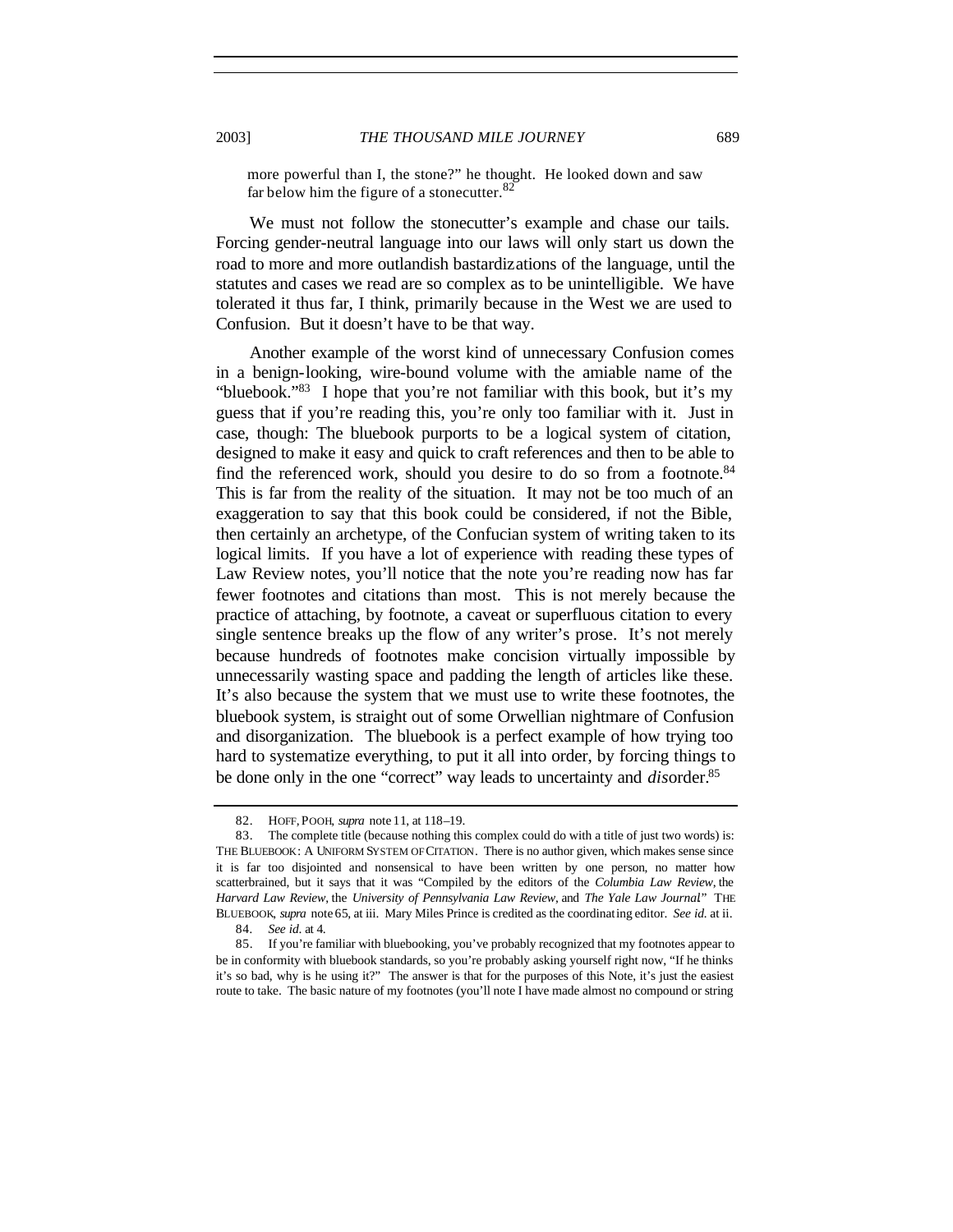An excerpt from some of the "guidance" the bluebook gives us in how to make proper citations will serve to show how its sort of over-complexity is self-defeating:

(b) *Supra*. Include the author's last name before "*supra*"; when there is no author, use the title of the piece, or, if listed before or instead of a title, the designation of the piece. However, if the first citation to the work gives a hereinafter form (rule 4.2(b)), use the hereinafter form in place of the author's name, title, or designation. Give the footnote in which the full citation appears unless the full citation is in the same footnote, in which case "*supra*" without a footnote reference may be used. In using a "*supra*" form, always indicate the page or pages cited except when citing the work in its entirety[.] $86$ 

But wait! What to do if the citation to a hereinafter for the *supra* when the author's last name does not appear until after the first citation has already been cited is not covered!? What do we do now?

Hopelessly convoluted and reflexive paragraphs like the above excerpt abound throughout the "bluebook." Small wonder that law students toil for hours trying to perfect footnotes for publication in law reviews, and even smaller wonder that the professors who write the articles rarely give a second thought to whether or not their footnotes are properly "bluebooked." Indeed, why should they? Is anyone who is interested in looking up the works cited in a law review note confused because the "*supra*" comes before the author's last name instead of after it? Has anyone ever given up on his research because the comma in the citation he is looking at is italicized instead of in normal type? Surely this strict adherence to detail is nothing but a manifestation of exactly the type of narcissistic effort discussed by Taoist scholars for centuries.

My editors often tell me, when I ask (that is to say, whine) about why we use the bluebook, that "everybody else does it" or that "it's tradition." These answers leave me with a bad taste in my mouth. Even Confucian thought rejects this attitude of blind adherence: "No matter how excellent the ancient customs, [if they cannot be tried out today, their value] cannot be demonstrated. . . . Therefore, the regulations promulgated by a sagely

citations, and I have very few parentheticals) make the bluebook system just about as good as any other. Also, since I've spent my entire law school career learning it, I figured I ought to put it to practical use before I forget it altogether. Nevertheless, even with my very simple footnotes, I have ignored or altered many of the bluebook's rules as I have cited throughout this Note, changing them whenever I felt them to be unclear, too complex, or just unnecessary. For example, I don't include extraneous information, such as the date I visited websites or the original publication date of reprinted books, etc. I use the bluebook system only insofar as I find it to be clear and intelligible.

<sup>86.</sup> THE BLUEBOOK, *supra* note 65, R. 16.7(b), at 125–26.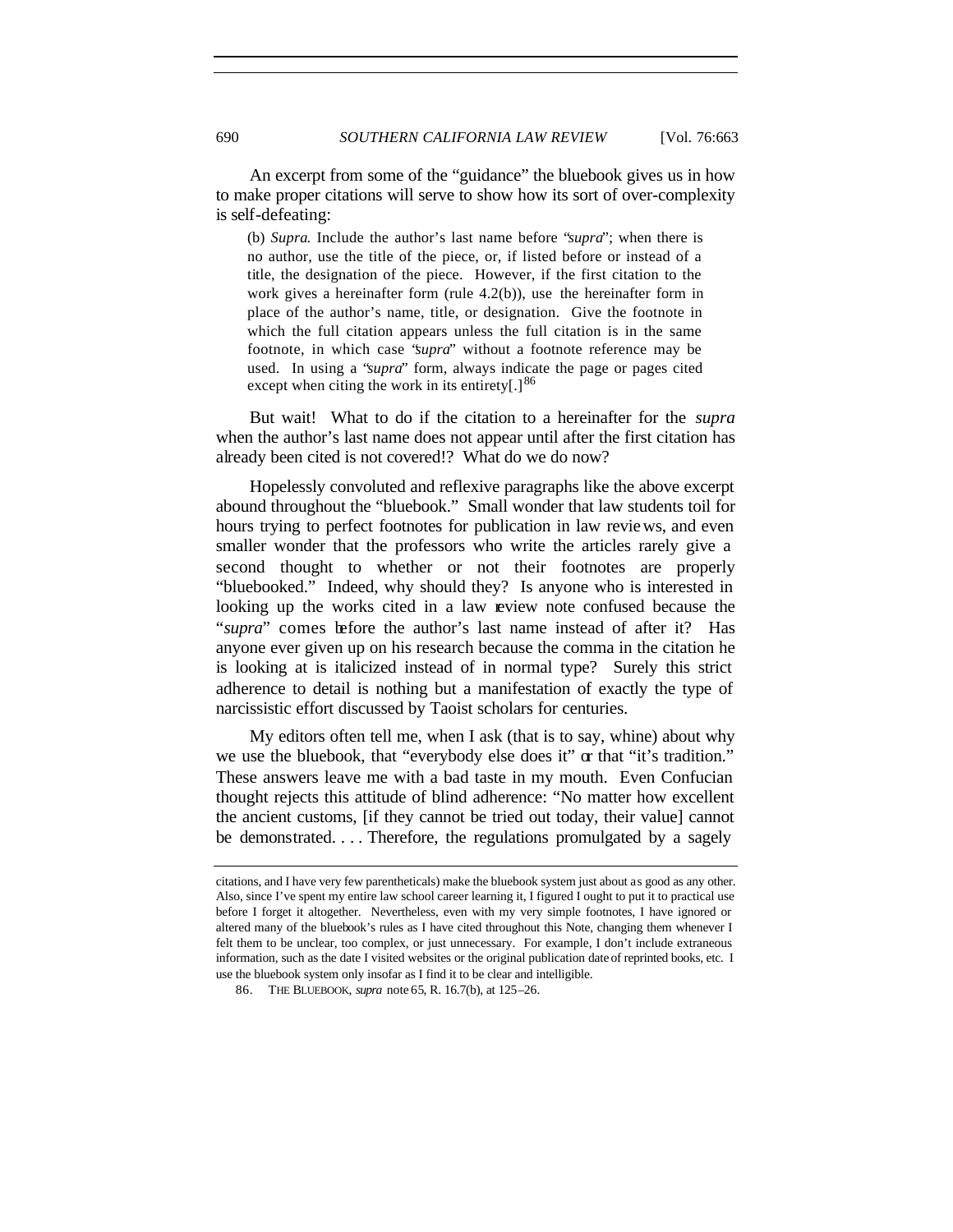#### 2003] *THE THOUSAND MILE JOURNEY* 691

leader should be founded upon his own character and experience, and [they should be] adequately demonstrated in the lives of the people.<sup>87</sup> Taoism, though, goes one step further, saying that even if these types of complexities are demonstrably understandable to the people, they can't be allowed to exist unless they follow the most practical and efficient route. Things that are not in harmony with the Way are "called 'unwanted food and extraneous growths,' Which are loathed by all things. Hence, a man of Tao does not set his heart upon them.'"<sup>88</sup> Even here, the Confucian system allows for the existence of something that is potentially inferior, so long as "the people" find it useful. Taoist thinking, though, rejects a populist view and takes a universal one, saying that the Way is the supreme decisionmaker when it comes to which system should be used.

This all leads up to one basic question: Why are we wedded to such a rigorously detailed citation system as the bluebook in the first place? We don't need to be. Too often lawyers try to create complex language and constructions for the sole purpose of seeming smart to their clients when they turn around and decode it. An entire book of various rules and regulations, mandating where, when, and how to craft every possible stylistic device is wholly unnecessary. The bluebook is 389 pages long.<sup>89</sup> Another handbook on grammar and style deals with the entire process of footnoting by giving a nine-page guide to the basics and letting the writer deal with more complex situations in his own way.<sup>90</sup> The principle of *Wu Wei* mandates no force—no putting square pegs in round holes.<sup>91</sup> But the bluebook runs counter to this by forcing *all* pegs, no matter what shape, into round holes because it tries to create a rule for every situation. A better way to do things is to let the writer choose for himself when a footnote is appropriate, where it should go, and how he should craft it. General, easy-to-follow guidelines are much more effective than intricate, difficult-to-understand directives. Writers, even legal writers, aren't machines, after all.

We spend far too much time and effort on unnecessary concerns like proper bluebooking. The wasted energy is just that, wasted, when it could be put to much more productive use. Whenever I hear the complaints of my classmates, having spent countless hours toiling to get "enough"

<sup>87.</sup> K'UNG FU-TSE, *Genuine Living*, *supra* note 39, at 118.

<sup>88.</sup> LAO TZU, *supra* note 16, at 36.

<sup>89.</sup> THE BLUEBOOK, *supra* note 65, at 1–389. Actually, it runs 391 pages, but the last two pages have nothing on them. Just one of those things, I guess.

<sup>90</sup>*. See* H. RAMSEY FOWLER & JANE E. AARON, THE LITTLE, BROWN HANDBOOK 621–29 (5th ed. 1992).

<sup>91</sup>*. See* discussion *supra* Part II.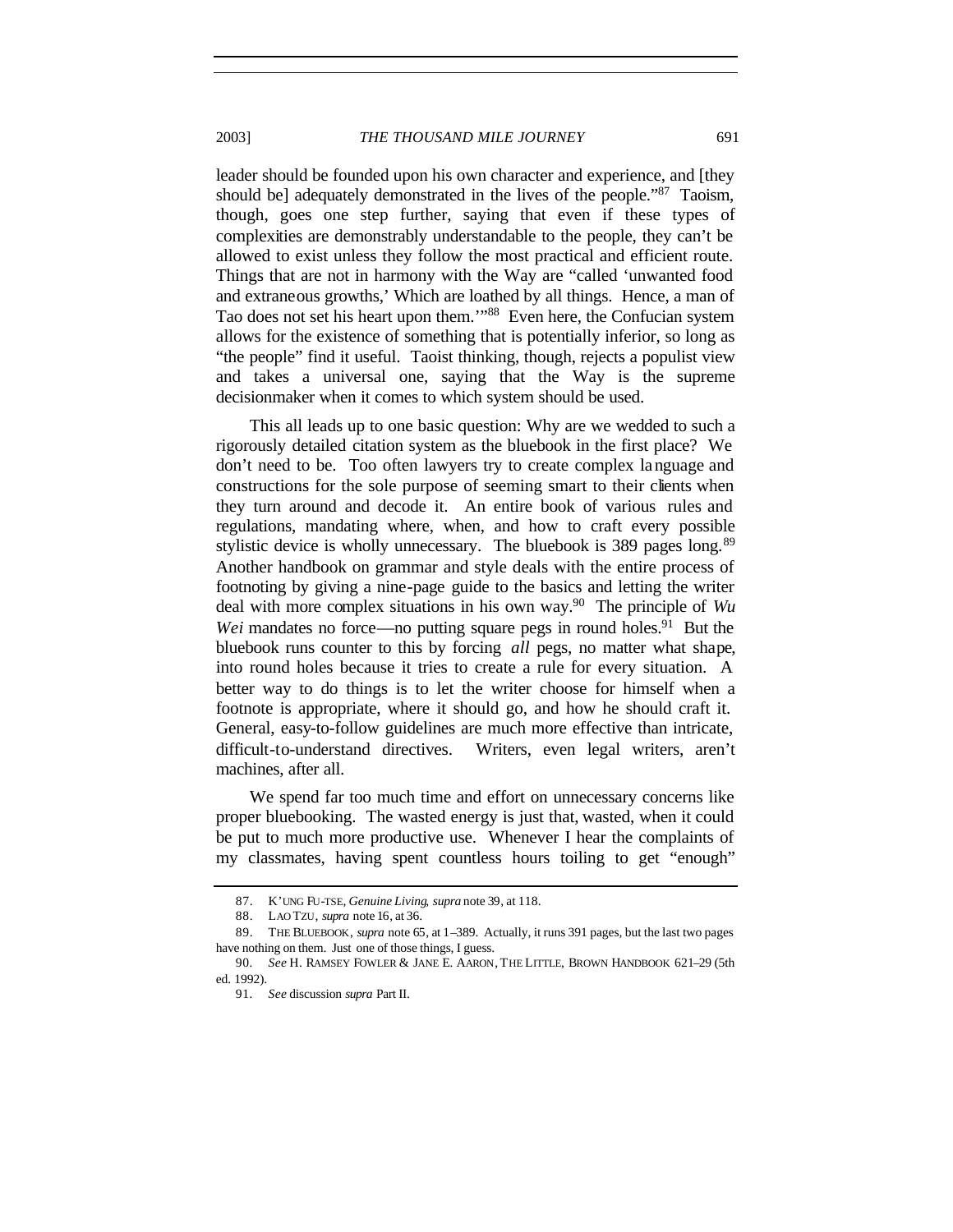citations for their papers, or whenever I receive an admonition to improve my bluebooking "skills" at some area or another, I am reminded of the words of Chuang-tse:

There was a man who disliked seeing his footprints and his shadow. He decided to escape from them, and began to run. But as he ran along, more footprints appeared, while his shadow easily kept up with him. Thinking he was going too slowly, he ran faster and faster without stopping, until he finally collapsed from exhaustion and died.

If he had stood still, there would have been no footprints. If he had rested in the shade, his shadow would have disappeared. $92$ 

There is no reason to chase a wild goose and become Confused, when we can do away with the awkward, inefficient system and just go with the flow. Lao-tse drives this point home to the Confucians by saying, "Failing morality, man resorts to ceremony."<sup>93</sup> Let us strive for morality, for clarity, and not the superficial appearance thereof.

Doubtless some of those who have spent many years memorizing the bluebook and seem expert at applying and recognizing the rules the rest of us find Confusing will disagree with the simple guideline system. "The complex nature of legal writing demands as multifarious a system as possible!" they will cry. Nonsense. The complex "nature" of legal writing is only so because over the years lawyers have made it that way through the creation and perpetuation of systems and conventions like those demanded by the bluebook. Why would this be the case? What could be the motivation for such a thing? There's a simple answer, and it takes us back to the previous section: pride. Bad lawyers and bad politicians, being far too full of the kind of useless and pedantic knowledge that comes with too much time drafting statutes and not enough time reading books, desire to create a system whereby they can appear to the layman to be possessed of some critical linguistic decoding technique that he does not have. Systems like the bluebook are symptomatic of an age-old disease of the elite: always choosing the complex over the simple, so that they can seem "smarter" to people who aren't as educated (and, no doubt, to themselves as well). Not only does this fall into the classic logical fallacy of equating erudition with intelligence, it simply flies in the face of common sense. William of Ockham noticed a lot of this type of foolish thinking going around in the science and philosophy of his time and, with his now famous razor, demonstrated that keeping it simple whenever you can is superior to

<sup>92.</sup> HOFF, POOH, *supra* note 11, at 92–93.

<sup>93.</sup> LAO TZU, *supra* note 16, at 57.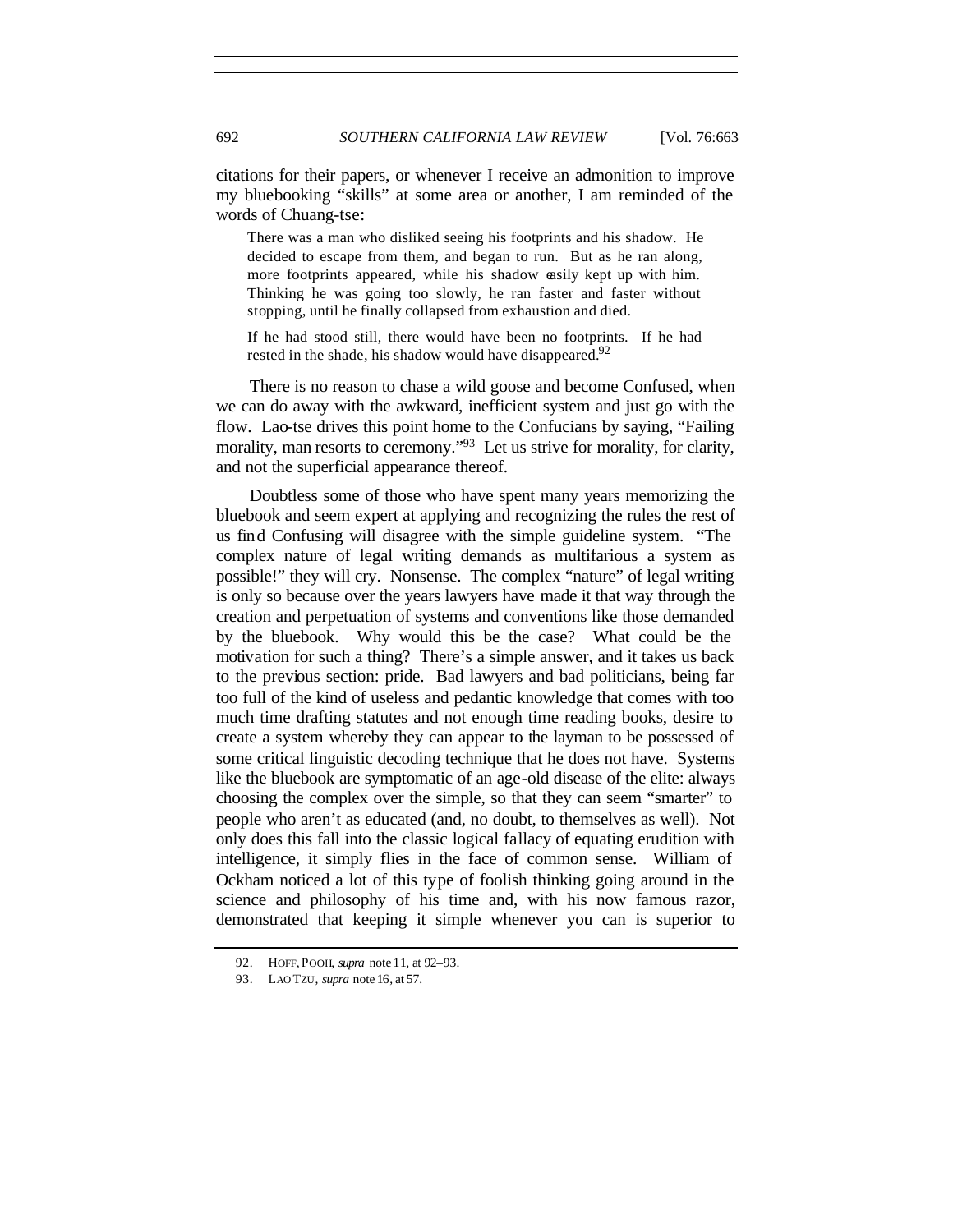needless convolution.<sup>94</sup> By adding senseless and narcissistic effort, by trying too hard, lawyers, judges, and politicians have served to make the laws understandable to people only in their own "class." But it is humility that divides the truly elite from the merely arrogant.

Let us remember that legal writing is not some sui generis form of literature, existing outside the realm of "normal" human prose (at least not unless we strive to make it so). Like all words on paper, it exists within a rhetorical framework that can be used in its original, natural, and complete state, or can be unnecessarily divided up, systematized, and codified until the writing that it produces seems to be coming from a wholly different source. This separate source, this "legal prose," though, is nothing more than a construct, an illusion, and it's one that has served to do nothing more than confound since its inception. The bluebook and rule systems like it serve to do nothing more than Confuse anyone who attempts to make use of them, both on the writing and reading fronts, and they should be replaced.

The practice of *Te* cautions against trying to rise above the Natural Way by being too smart for your own good. These words of Chuang-tse, directed at Confucian bureaucrats, serve to demonstrate the dangers of ignoring *Te* in this regard:

When leaders pursue knowledge but do not follow the Way, all who follow them become lost in confusion. How can I say this is so?

Much knowledge is applied in the making of bows, crossbows, arrows, and slingshots, but the birds in the air are disturbed and injured by it. Much knowledge is used in making hooks, nets, and other such devices, but the fish in the waters are disturbed and injured by it. Much knowledge is utilized in the design and placement of traps, meshes, and snares, but the creatures of the ground are disturbed and injured by it.

As knowledge becomes increasingly clever, versatile, and artful, the people all around are disturbed and injured by it. They then struggle to grasp what they do not know, but make no attempt to grasp what they know already. They condemn the misunderstanding of others, but do not condemn their own. From this more confusion comes.

If the sun and moon lost their light, the mountains and rivers abandoned their vitality, and the four seasons came to an end, no insect or plant would retain its true nature. Yet this is the condition produced in men by an obsession for knowledge. Honesty and simplicity are overlooked, and

<sup>94.</sup> For a bit more comprehensive definition, see What is Ockham's Razor?, *at* http://phyun5.ucr.edu/~wudka/Physics7/Notes\_www/node10.html.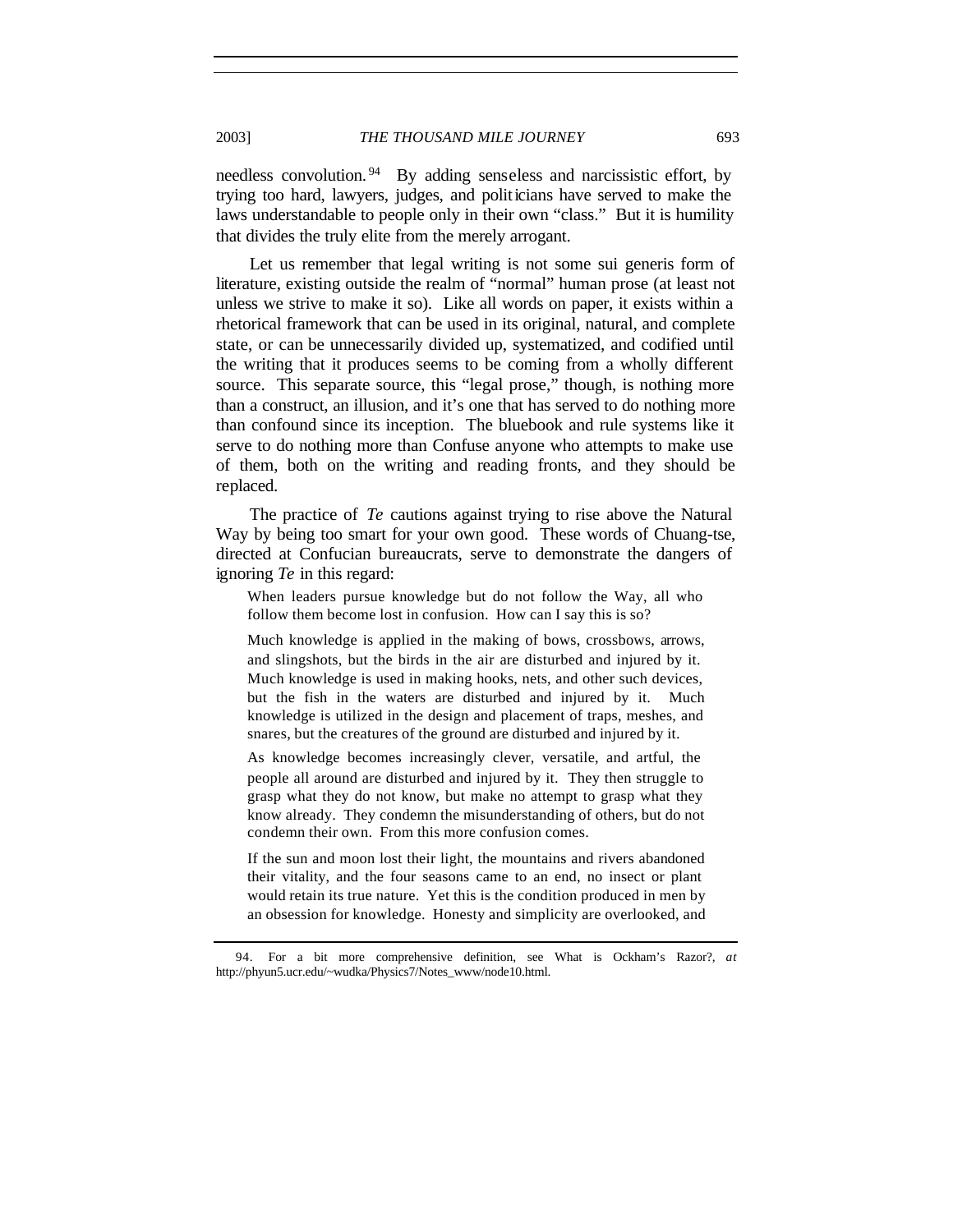restlessness is admired. Quiet, effortless action is forgotten, and loud quarreling is heard. Its noise throws the world into chaos.<sup>95</sup>

Embracing *Wu Wei* and *Te* can free lawyers from the shackles of the Byzantine systems of writing (and footnoting) now in place, because they'll help us to realize that, in the end, these shackles are just self-imposed. Realizing this is the first step to a clearer, simpler style of legal writing that will not only make lawyers' lives easier, but will serve more readily their primary purpose: making life better for the people in general. Benjamin Hoff's discussion of *Wu Wei* will help tie these ideas together for us, before we conclude:

When we learn to work with our own Inner Nature, and with the natural laws operating around us, we reach the level of *Wu Wei*. Then we work with the natural order of things and operate on the principle of minimal effort. Since the natural world follows that principle, it does not make mistakes. Mistakes are made—or imagined—by man, the creature with the overloaded Brain who separates himself from the supporting network of natural laws by interfering and trying too hard.<sup>96</sup>

## V. LAST WORDS

*Why should we live with such hurry and waste of life? We are determined to be starved before we are hungry*. *Men say that a stitch in time saves nine*, *and so they take a thousand stitches to-day to save nine tomorrow.*

*–Henry David Thoreau*<sup>97</sup>

K'ung Fu-tse and Lao-tse, *Wu Wei* and *Te*, the Tao Te Ching and the bluebook—it's taken a lot to get to this point. To some, even after having read through this Note, Taoism and legal scholarship may seem like strange bedfellows, and indeed, at this juncture in our history, they are. But there is a huge vein of knowledge to be mined in the East, and, if we're willing to make the effort, the products of that mine can help us achieve a balance never before seen in the West and can bring us that much closer to perfection.

*Wu Wei*, *Te*, Respecting Inner Nature, Simplicity, the whole of Taoism, and its reaction to Confucianism can have wide applications across the board of Constitutional Law, Legal Ethics, and Criminal Law, to name

<sup>95.</sup> HOFF, P IGLET, *supra* note 28, at 132–33.

<sup>96.</sup> HOFF, POOH, *supra* note 11, at 69.

<sup>97.</sup> HENRY DAVID THOREAU, *Walden*, *in* WALDEN AND CIVIL DISOBEDIENCE 43, 137 (Penguin Books 1986).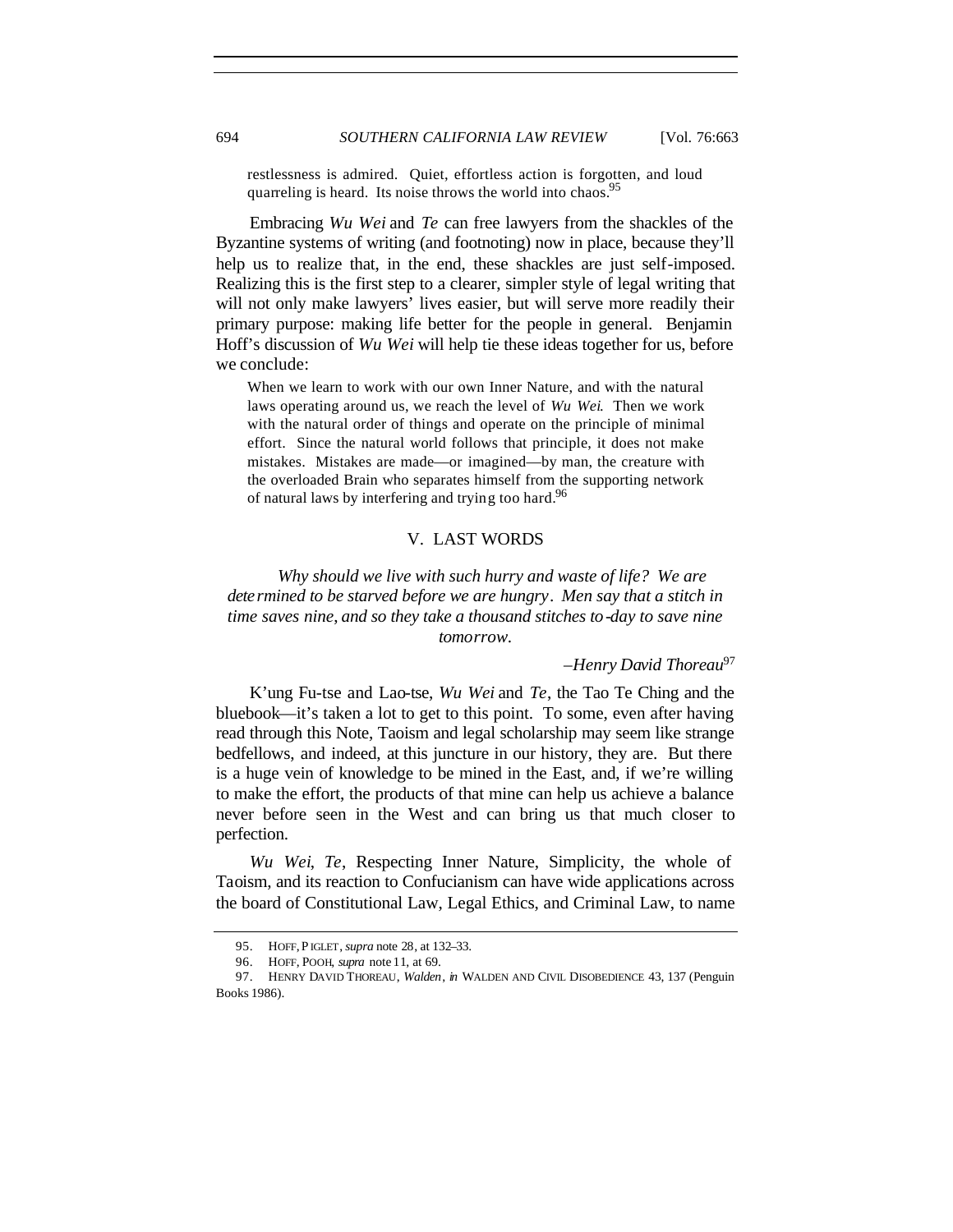just a few areas. Simplification of law codes, accessibility of lawyers, and most importantly, striving for real Justice, will restructure the balance and bring us back to where we should be. It is worth noting here that these ideas are not wholly unprecedented. Some Constitutional scholars (as well as judges and Justices) have long ago aimed at some of the ideals of Taoist thought in a movement of Constitutional interpretation known as "naturalism" or Natural Law. Though naturalism has fallen largely out of favor, and does not track exactly the political and legal goals of Taoism, it does share some theories and conclusions. Thus, anyone too cautious of foreign philosophical regimes being applied, nakedly, to the American legal system should look at naturalist cases as a starting point for a synthetic approach.<sup>98</sup> However, it must be remembered that American naturalism and Chinese Taoism come from very different core philosophical and cultural perspectives; arguments both for and against naturalism may not be at all applicable when aimed at Taoism and the law.

Before we part ways for good, in the tradition of Taoist scholarship throughout history, and in keeping with the pattern of this Note, I'd like to leave you with a story. Applying the concepts of Taoism and other Eastern philosophies to Western legal practice is no small task. The lawyers that practice the law and the politicians who make it are a particularly recalcitrant and traditionalist breed of people. But change through the Tao is gradual, and the thoughts and ideas contained in this Note are nothing but a drop of water in the vast ocean of wisdom that can be applied to our dilemma. The following story comes from old Japan, and it illustrates the manifold path to learning and the subtle ways through which wisdom leads to change:

A certain samurai had a reputation for impatient and hot-tempered behavior. A Zen master, well known for his excellent cooking, decided that the warrior needed to be taught a lesson before he became any more dangerous. He invited the samurai to dinner.

<sup>98.</sup> There could be a large amount of scholarship done on the comparison between Taoism and naturalist legal philosophy, but that is outside the scope of this Note. One case that will be useful to study, though, especially in connection with gender-neutrality, would be *Bradwell v. Illinois*, 83 U.S. 130 (1872). In Justice Bradley's famous concurrence, he discusses the "natural and proper timidity and delicacy which belongs to the female sex." *Id.* at 141. This is *not* the Taoist perspective. Taoist scholars (at least those in whom I put much stock) hold that there are masculine and feminine forces common to both sexes, as Lao-tse describes in Tao Te Ching, and that this balance must be maintained in both sexes. *See* LAO TZU, *supra* note 16, at 42, 80. Taoism does not hold that males and females have inherent differences in terms of abilities or capacities, and indeed it would not be much of a philosophical system if it did so. Other important and informative cases relating to this issue include: Califano v. Goldfarb, 430 U.S. 199 (1977); Reed v. Reed, 404 U.S. 71 (1971); Goesaert v. Cleary, 335 U.S. 464 (1948); Nebbia v. New York, 291 U.S. 502 (1934); and *In re* Lockwood, 154 U.S. 116 (1894).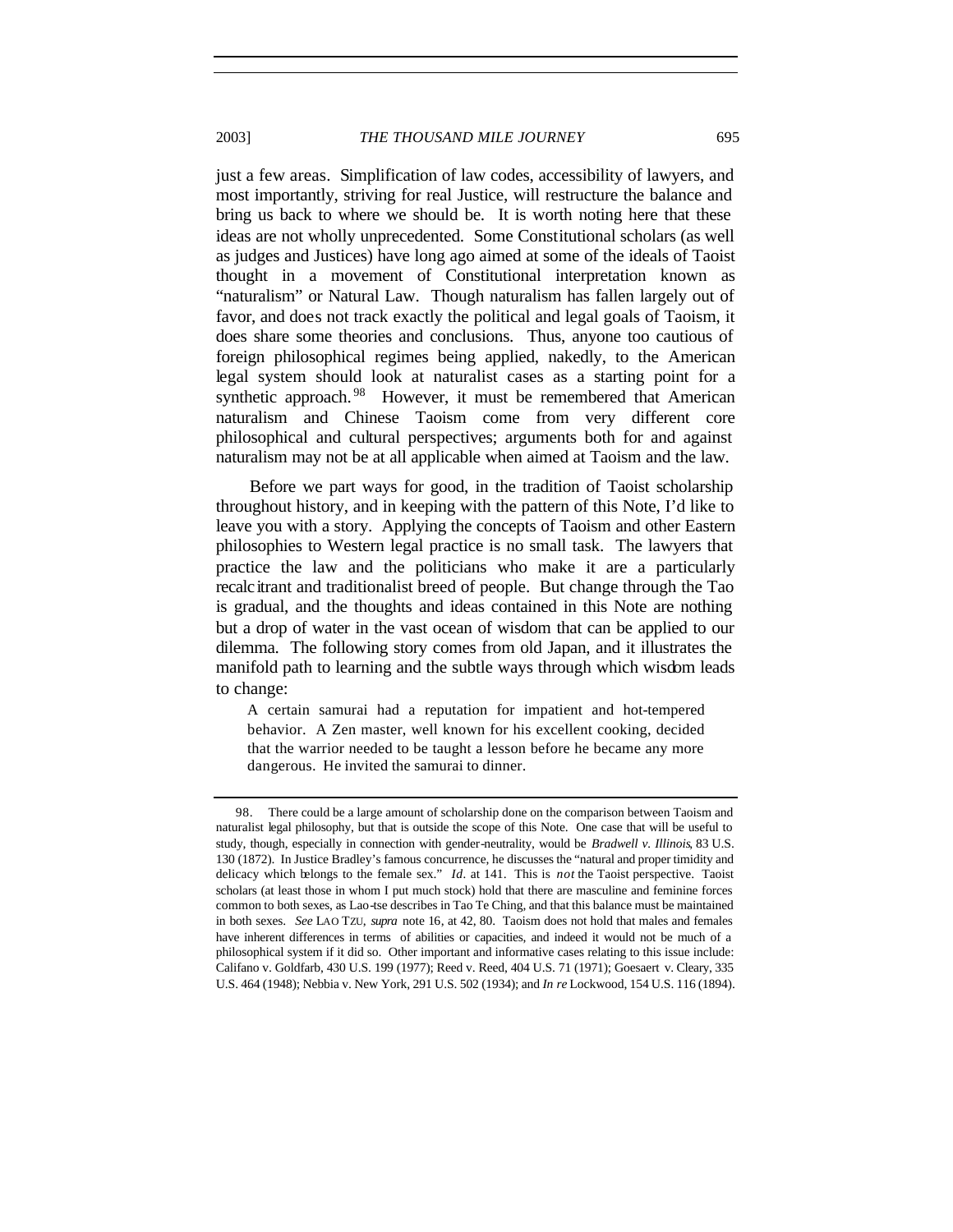The samurai arrived at the appointed time. The Zen master told him to make himself comfortable while he finished preparing the food. A long time passed. The samurai waited impatiently. After a while, he called out: "Zen Master—have you forgotten me?"

The Zen master came out of the kitchen. "I am very sorry," he said. "Dinner is taking longer to prepare than I had thought." He went back to the kitchen.

A long time passed. The samurai sat, growing hungrier by the minute. At last he called out, a little softer this time: "Zen Master—please. When will dinner be served?"

The Zen master came out of the kitchen. "I'm sorry. There has been a further delay. It won't be much longer." He went back to the kitchen.

A long time passed. Finally, the samurai couldn't endure the waiting any longer. He rose to his feet, chagrined and ravenously hungry. Just then, the Zen master entered the room with a tray of food. First he served *miso shiru* (soybean soup).

The samurai gratefully drank the soup, enchanted by its flavor. "Oh, Zen Master," he exclaimed, "this is the finest *miso shiru* I have ever tasted! You truly deserve your reputation as an expert cook!"

"It's nothing," replied the Zen master, modestly. "Only *miso shiru*."

The samurai set down his empty bowl. "Truly magical soup! What secret spices did you use to bring out the flavor?"

"Nothing special," the Zen master replied.

"No, no—I insist. The soup is extraordinarily delicious!"

"Well, there is one thing . . ."

"I knew it!" exclaimed the samurai, eagerly leaning forward. "There had to be *something* to make it taste so good! Tell me—what is it?"

The Zen master softly spoke: "It took *time*," he said.<sup>99</sup>

The legal profession today is like the samurai in the story, headstrong and willful, convinced that pushing and struggling hard enough can force the system to fit whatever worldview is desired at the moment. But extraneous and egocentric efforts lead us not to efficiency and excellence, only down the primrose path. Consequently, in spite of the deep entrenchment of the wrong practices discussed in this Note (and many more not touched on), I am convinced that Americans eventually will do away with superfluity and construct laws in concordance with perfection. After all, as Lao-tse said, "Use too much energy, and You will soon be

<sup>99.</sup> HOFF, P IGLET, *supra* note 28, at 96–97.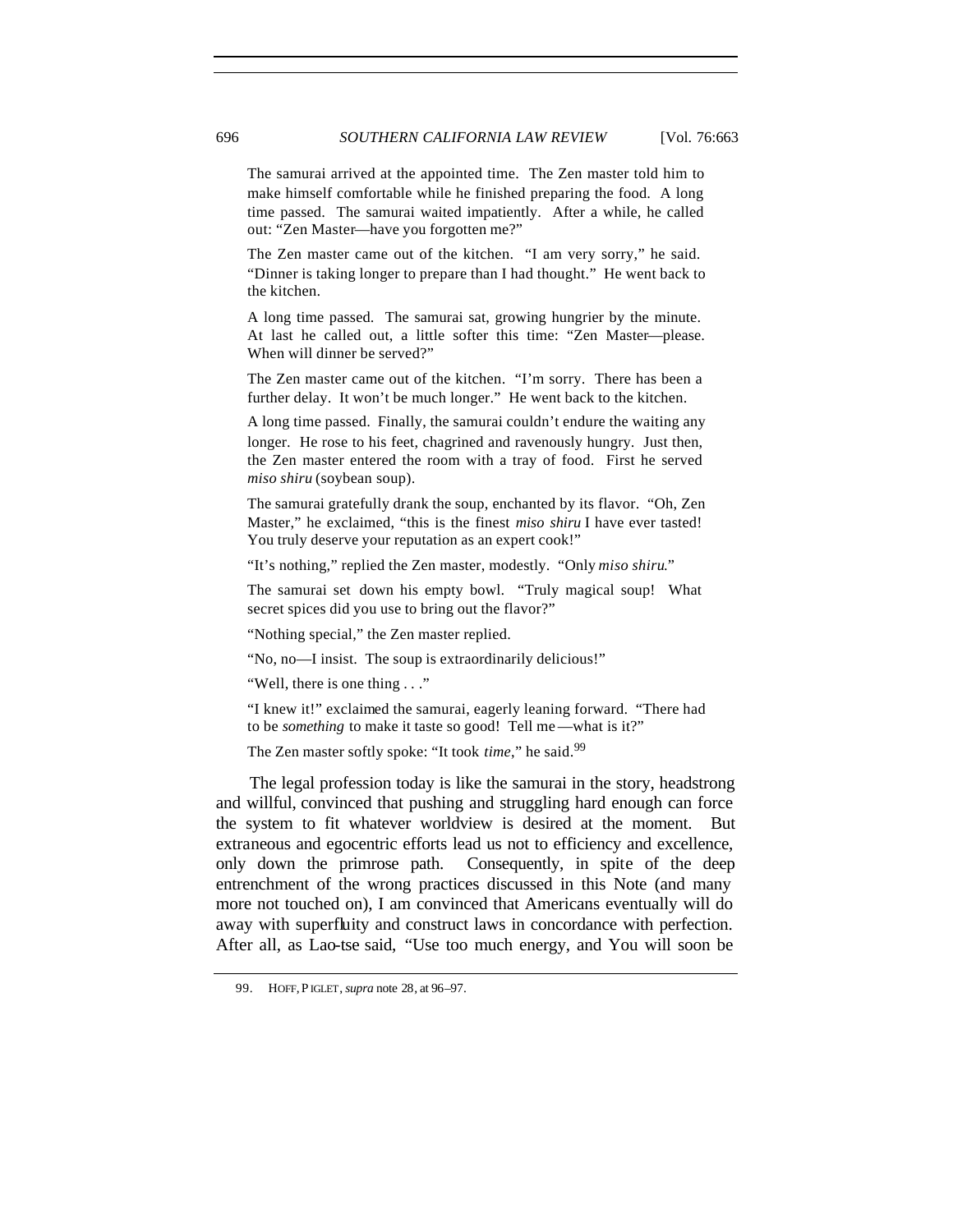exhausted. That is not the Natural Way. Whatever works against Tao Will not last long."<sup>100</sup>

<sup>100</sup>*. Id*. at 90 (emphasis omitted).